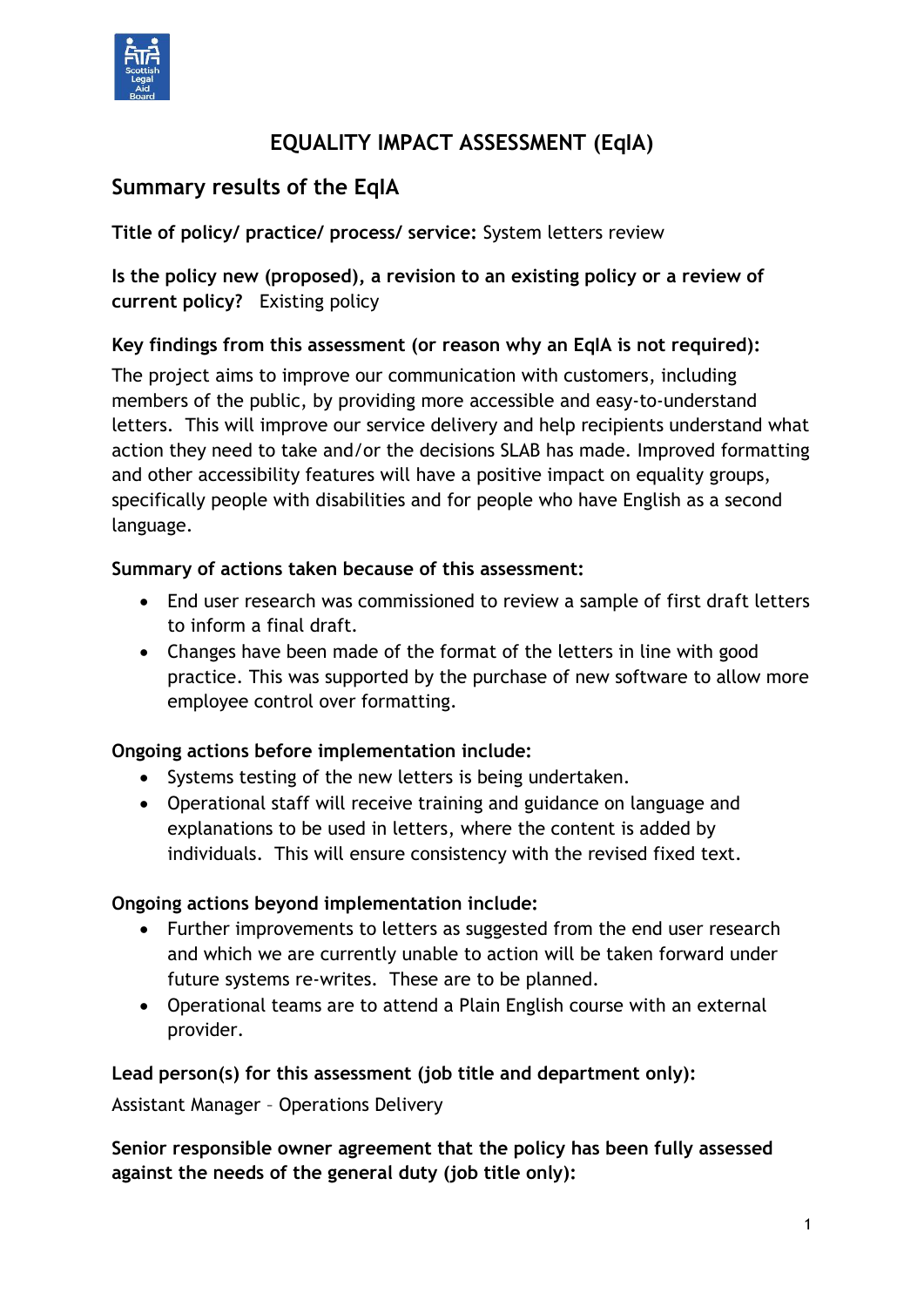

Director of Operations

**Publication date (for completion by Communications):** 13/04/2021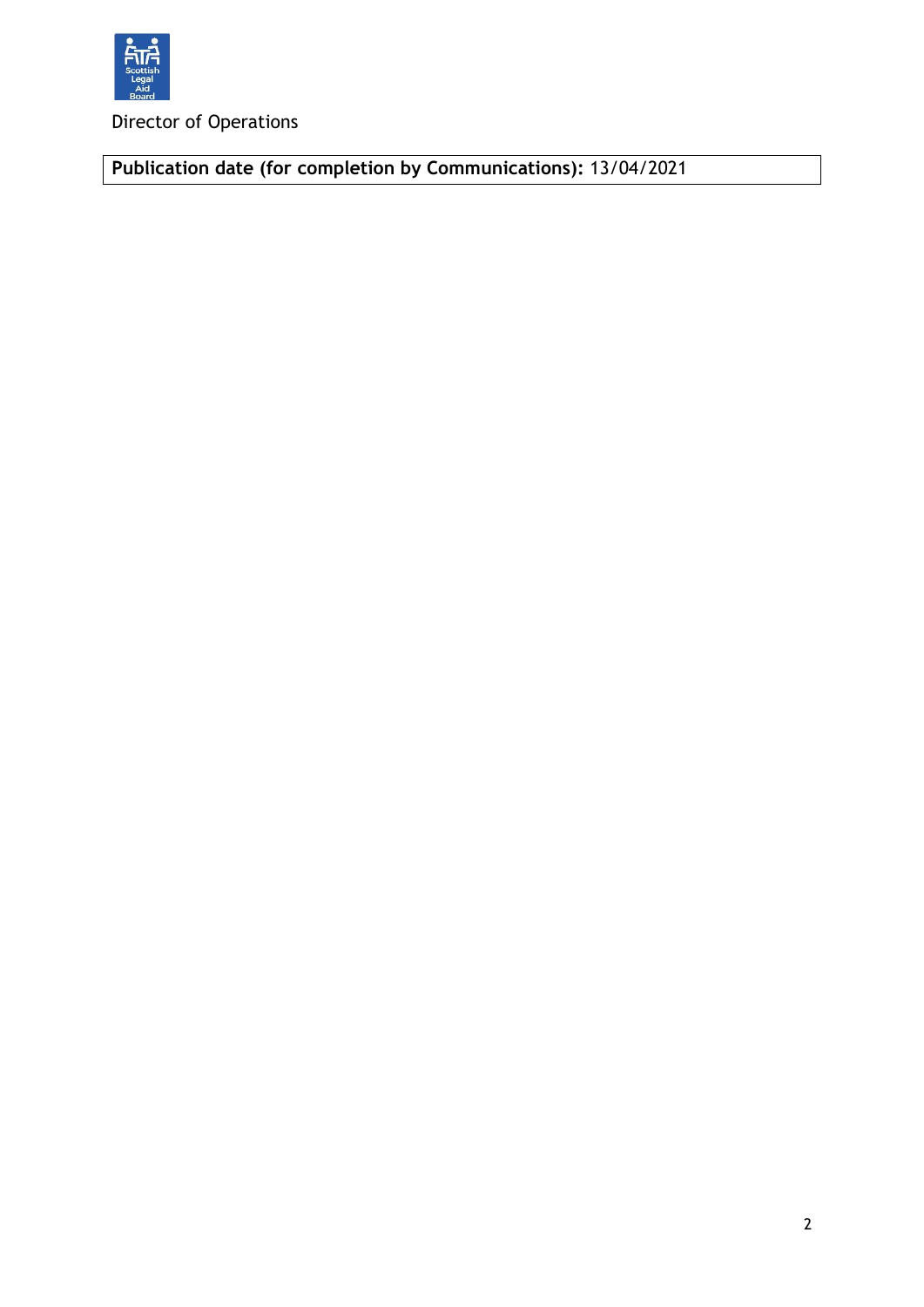

## **Step 1 – Framing the planned change**

Discussing step 1 and step 2 with the Corporate Policy Officer (Equalities) at an early stage will help identify appropriate evidence. This may include support from the wider Policy and Development team.

### **1.1 Briefly describe the aims, objectives and purpose of the policy/ practice/ process/ service.** *You can use the information in your project specification, business case etc.*

The review supports our 2017 – 2020 equality outcome that '[*M]inority ethnic people and disabled people experience equal access to quality accessible services and information about legal aid'*, and will continue to support the delivery of our revised outcomes that '*[P]eople with disabilities and people who speak languages other than English can access our services and funding of appropriate communication support with ease'.*

Letters are one of the main methods of communication between SLAB and customers. Currently these letters are prepared through FAMS (an Oracle based system) in an automated process and are used to convey a vast array of outcomes and information to recipients. The system holds approximately 200 template letters which cover everything from application rejections to requests for more information to support an application for legal aid.

The letters are intended to provide members of the public, solicitors and other stakeholders with a user-friendly and concise explanation of SLAB's decisions and/ or other information. The diverse audience SLAB communicates with means that these letters must aim to be accessible to all and easy for people with no legal training or familiarity with legal aid legislation to understand. We recognise our duty to make reasonable adjustments where this is required and will continue to do so. SLAB intends to review and update both the template format and language used in letters to help meet these aims.

The functionality of the automated system itself will also be improved to allow us greater control over the appearance of the letters. This will include, for example, the ability to include bullet points, increase font sizes and use bold text.

This review and update will affect everyone who receives letters from SLAB.

### **1.2 Why is the change required?** *Legislative, routine review etc.*

Work identified under our equality outcomes and in relation to feedback that our letters are too technical.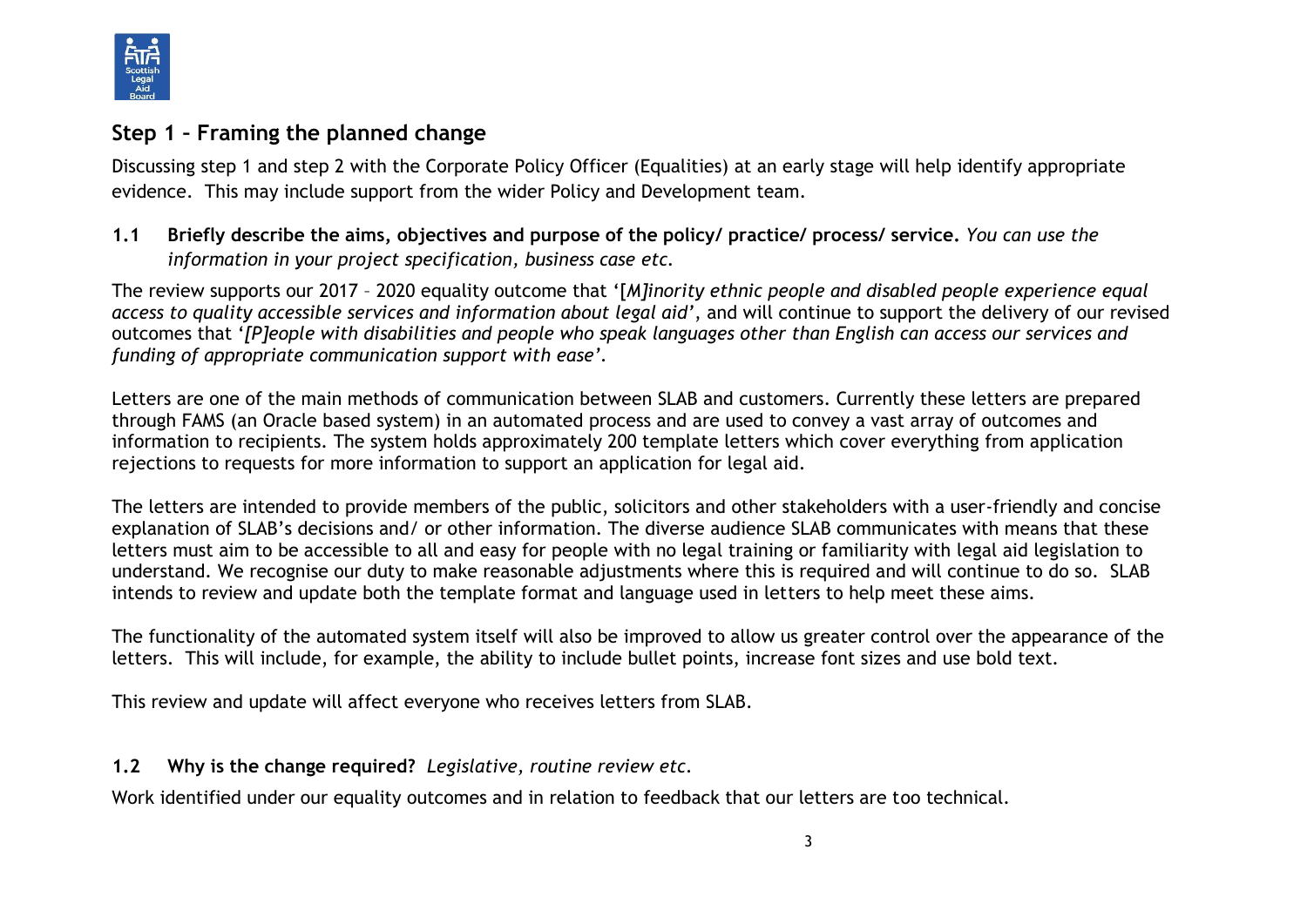

**1.3 Who is affected by this policy/ practice/ process/ service?** *Be clear about who the 'customer' is.*

The customers are legal aid applicants and opponents in civil legal aid and therefore are members of the public.

**1.4 Policy/ practice/ process/ service implementation date** e.g. *project end date, date new legislation will take effect.* 29/03/2021

Planned implementation date was delayed due the impact of Covid-19.

**1.5 What other SLAB policies or projects may be linked to or affected by changes to this policy/ practice/ process/ service?** The EqIA for related policies might help you understand potential impacts, and/ or your findings might be relevant to share. Refer to SLAB's business plan, our current equality outcomes, current project list etc.

There is a link to the development of work under equality outcome 3 – gathering of information about legal aid applicants in terms of communication support needs and the development of a customer service policy.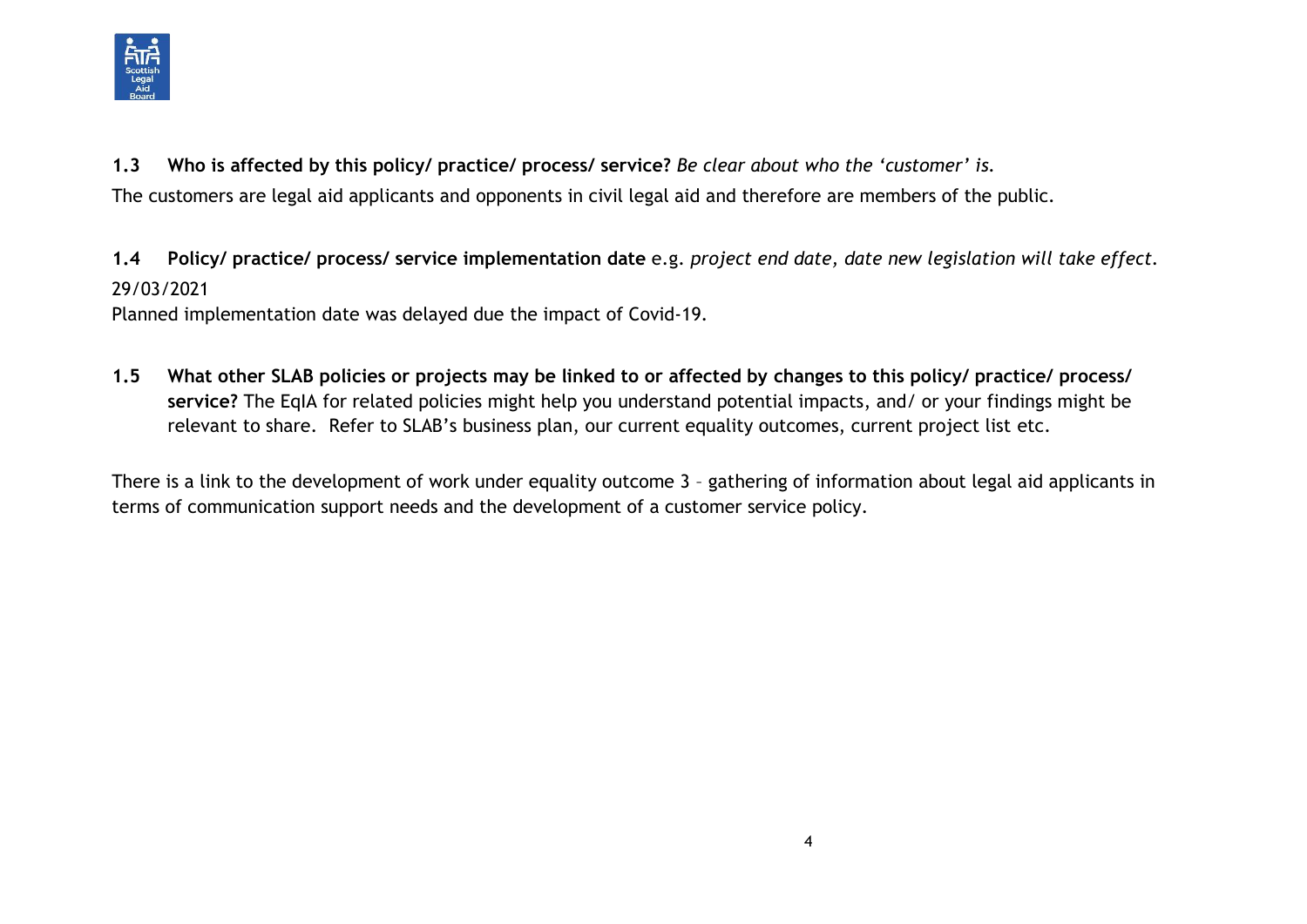

# **Step 2: Consider the available evidence and data relevant to your policy/ practice/ process/ service**

The information you gather in this section will:

- help you to understand the importance of your policy/ practice/ process/ service for different equality groups,
- inform the depth of equality impact assessment you need to do (this should be proportional to the potential impact on equality groups), and
- provide justification and an audit trail behind your decisions, including where it is agreed an equality impact assessment is not required.
- **2.1 What information is available about the experience of each equality group in relation to this policy/ practice/ process/ service?** Stay focused on the topic and scope of your policy/ practice/ process/ service. Does the policy/ practice/ process/ service relate to an area where there are already known inequalities? Refer to the EqIA guidance for sources of evidence.

Note: If you proceed to a full EqIA you should continue to add to this section as you develop the policy/ practice/ process/ service, come across new evidence and/ or **undertake a consultation.**

| <b>Equality</b> | Evidence source (e.g. web link, report, survey, | What does the evidence tell you about the experiences of    |
|-----------------|-------------------------------------------------|-------------------------------------------------------------|
| characteristics | complaint)                                      | this group in relation to the policy/ practice/ process/    |
|                 |                                                 | service? Lack of evidence may suggest a gap in knowledge/   |
|                 |                                                 | need for consultation (step 3).                             |
| Age             | Internet search on literacy in Scotland         | The average reading age in Scotland is around 11 years.     |
|                 | Age UK                                          | Using FRS measures, in 2013/14, at age 60-64 a little under |
|                 |                                                 | 30% of older adults have a disability but this doubles to   |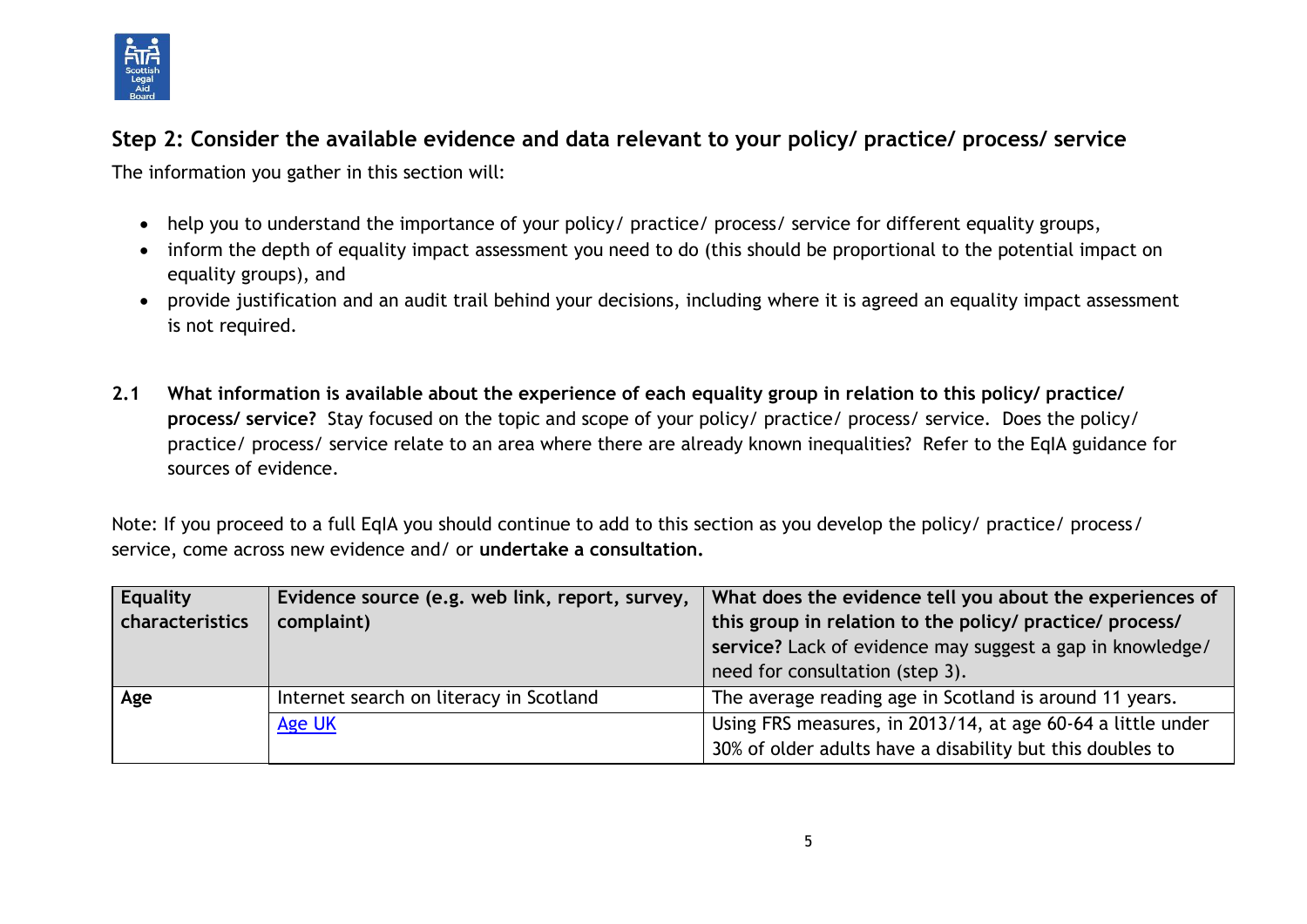

| <b>Equality</b><br>characteristics | Evidence source (e.g. web link, report, survey,<br>complaint)                                                                                                                                                                                      | What does the evidence tell you about the experiences of<br>this group in relation to the policy/ practice/ process/<br>service? Lack of evidence may suggest a gap in knowledge/<br>need for consultation (step 3).                                                                                                                                                                                                                                                                                                                                                                                                                                                                                                                     |
|------------------------------------|----------------------------------------------------------------------------------------------------------------------------------------------------------------------------------------------------------------------------------------------------|------------------------------------------------------------------------------------------------------------------------------------------------------------------------------------------------------------------------------------------------------------------------------------------------------------------------------------------------------------------------------------------------------------------------------------------------------------------------------------------------------------------------------------------------------------------------------------------------------------------------------------------------------------------------------------------------------------------------------------------|
|                                    |                                                                                                                                                                                                                                                    | around 60% for those aged 80 and over. See Disability for<br>further consideration of the impacts.                                                                                                                                                                                                                                                                                                                                                                                                                                                                                                                                                                                                                                       |
| <b>Disability</b>                  | A Fairer Scotland for Disabled People - Delivery<br>Plan to 2021 for the United Nations Convention<br>on the Rights of Persons with Disabilities.<br>http://www.gov.scot/Publications/2016/12/3778<br><b>Principles of Inclusive Communication</b> | In reviewing the evidence to set our equality outcomes in<br>2017, we determined that improving our communications<br>would have most impact on people with disabilities and<br>people from minority ethnic groups, specifically where<br>English is a second language. The document notes the<br>importance of clear communications and information to<br>ensure people can access public services<br>Communication accessibility and physical accessibility are<br>equally important. All people who use public services have<br>the right to access them on an equal basis. To make your<br>services fully accessible means considering communication<br>accessibility as well as physical accessibility in the<br>traditional sense. |
|                                    | 2018 Criminal Applicant survey                                                                                                                                                                                                                     | Data from the 2018 Criminal Applicant survey told us that<br>94% of those who engaged with the survey were from a<br>Scottish, other British or Irish ethic background. When asked<br>if there was anything from an equalities perspective that<br>impacted on their ability to engage with their solicitor, the<br>most common answer was that their mental health condition                                                                                                                                                                                                                                                                                                                                                            |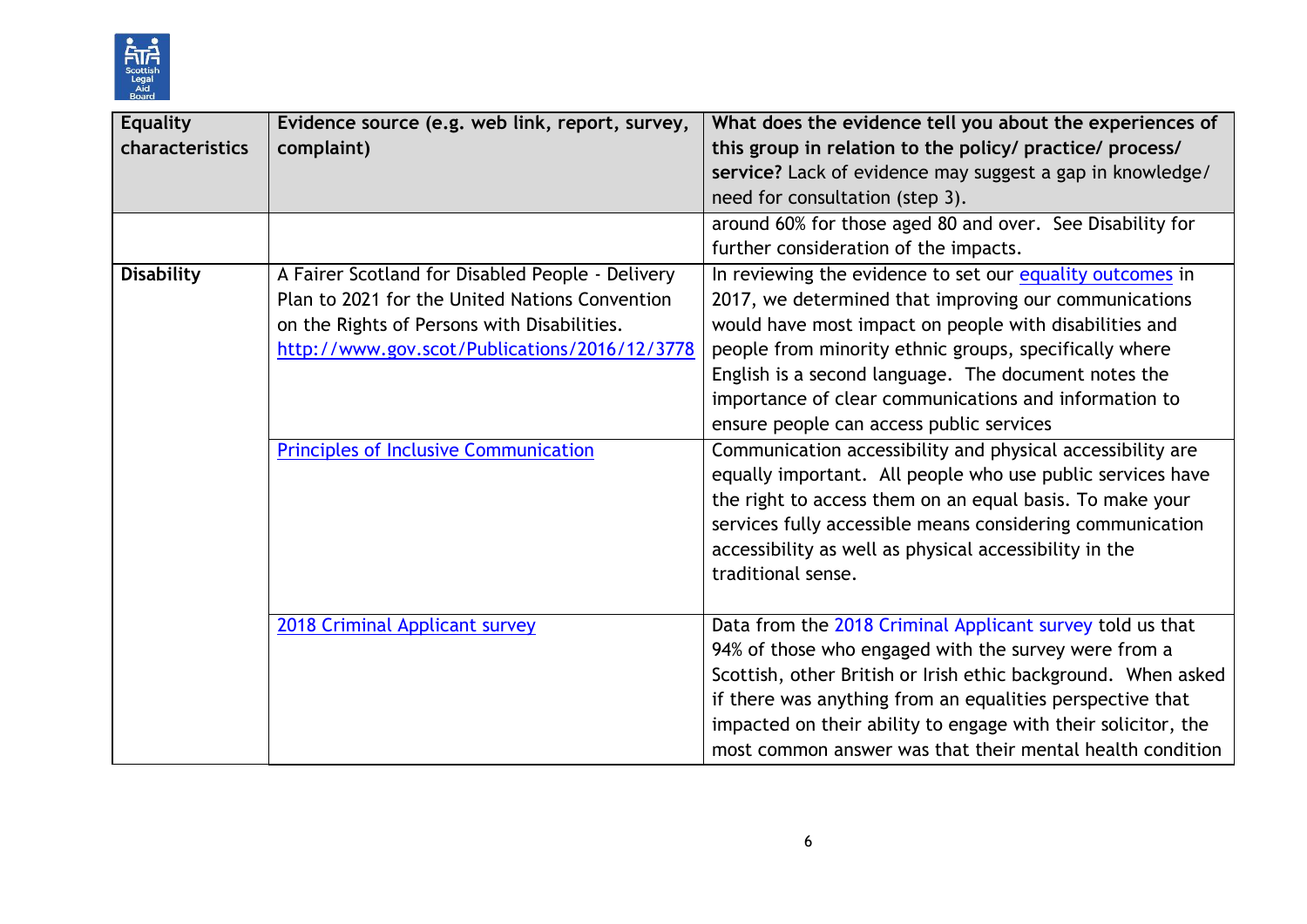

| <b>Equality</b> | Evidence source (e.g. web link, report, survey, | What does the evidence tell you about the experiences of             |
|-----------------|-------------------------------------------------|----------------------------------------------------------------------|
| characteristics | complaint)                                      | this group in relation to the policy/ practice/ process/             |
|                 |                                                 | service? Lack of evidence may suggest a gap in knowledge/            |
|                 |                                                 | need for consultation (step 3).                                      |
|                 |                                                 | made it more difficult to access help or understand what             |
|                 |                                                 | was happening with their case.                                       |
|                 |                                                 |                                                                      |
|                 | <b>Enable Scotland</b>                          | There are an estimated 120,000 people who have a learning            |
|                 |                                                 | disability in Scotland. Learning disability is lifelong and          |
|                 |                                                 | affects around 1 in 50 people                                        |
|                 | <b>RNIB Scotland</b>                            | RNIB Scotland estimates that there are 170,000 people in             |
|                 |                                                 | Scotland living with sight loss (36,000 medically registered).       |
|                 |                                                 | The needs of this group will also need to be considered (e.g         |
|                 |                                                 | making sure letters are formatted correctly for screen               |
|                 |                                                 | readers) as part of this review. There are lots of different         |
|                 |                                                 | ways to read paperwork e.g. audio, large or giant print,             |
|                 |                                                 | braille and Moon.                                                    |
|                 | <b>National Literacy Trust</b>                  | 1 in 4 (26.7% / 931,000 people) adults in <b>Scotland</b> experience |
|                 |                                                 | challenges due to their lack of literacy skills                      |
|                 | <b>Deaf Action: Advisory Services Good</b>      | There are some assumptions and misconceptions about Deaf             |
|                 | <b>Practice Guide 2016</b>                      | people. For example, writing things down is not always               |
|                 |                                                 | effective as English is often not a Deaf person's first              |
|                 |                                                 | language (BSL is) and they may struggle to understand. If            |
|                 |                                                 | Deaf people think a service is inaccessible then it is unlikely      |
|                 |                                                 | that they will contact the service. As many Deaf people are          |
|                 |                                                 | not comfortable with written English, they may not                   |
|                 |                                                 | understand letters from agencies and therefore fail to take          |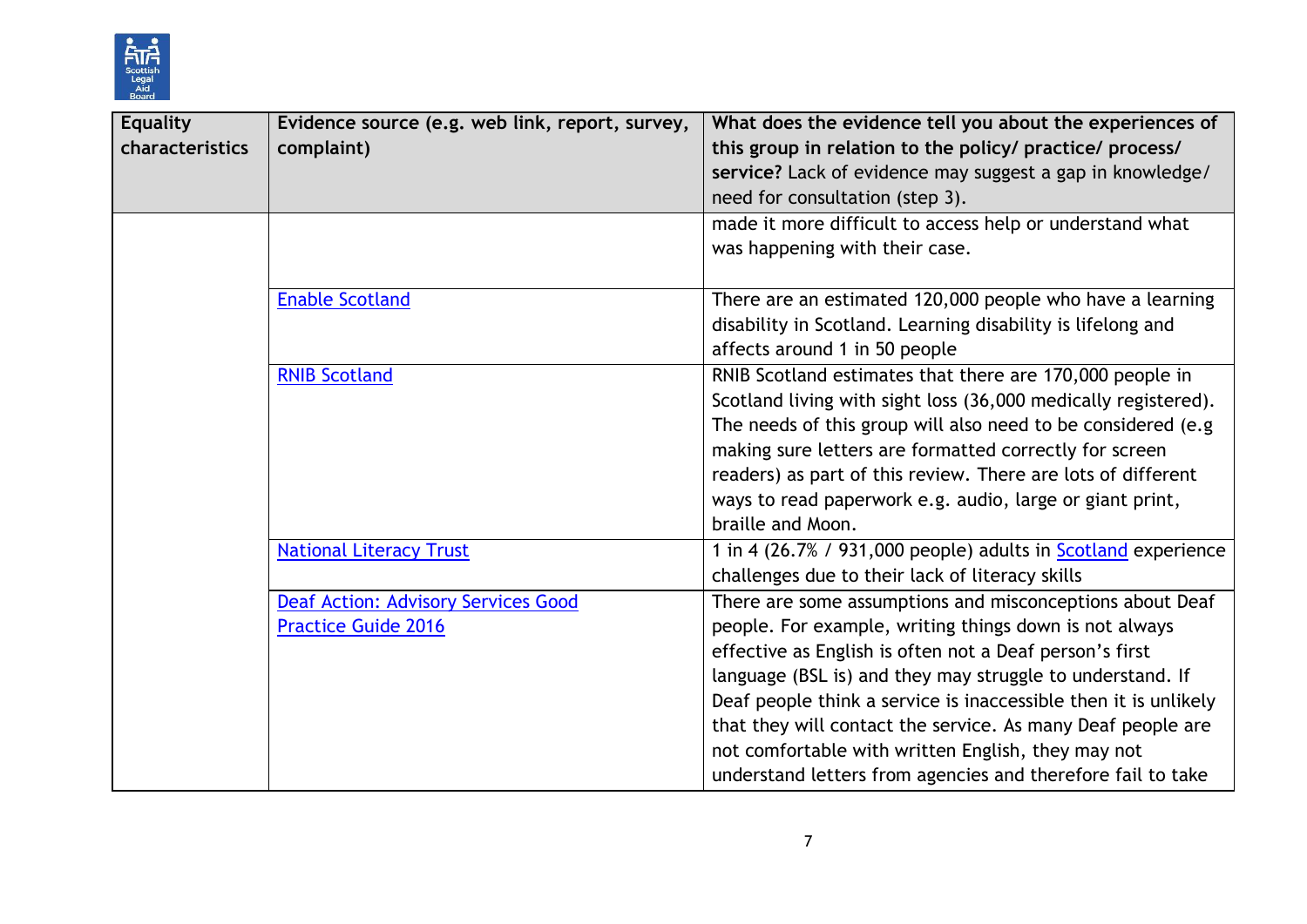

| <b>Equality</b> | Evidence source (e.g. web link, report, survey, | What does the evidence tell you about the experiences of     |
|-----------------|-------------------------------------------------|--------------------------------------------------------------|
| characteristics | complaint)                                      | this group in relation to the policy/ practice/ process/     |
|                 |                                                 | service? Lack of evidence may suggest a gap in knowledge/    |
|                 |                                                 | need for consultation (step 3).                              |
|                 |                                                 | any necessary action. Even if they are able to understand    |
|                 |                                                 | letters they may struggle to respond as many agencies rely   |
|                 |                                                 | on telephone contact, which is inaccessible for deaf people. |
|                 | <b>SAMH</b>                                     | 1 in 4 people will experience a mental health problem at     |
|                 |                                                 | some point in their lives. The symptoms and impact on day    |
|                 |                                                 | to day life will vary enormously depending on a person's     |
|                 |                                                 | mental health condition. Some experiences can include        |
|                 |                                                 | disorganised thinking, difficulty concentrating, low         |
|                 |                                                 | motivation, overwhelming anxiety, disrupted sleep and many   |
|                 |                                                 | more. All can make it difficult to manage day to day life    |
|                 |                                                 | and therefore to with public services.                       |
| Race            | Race Equality Framework for Scotland -          | In reviewing the evidence to set our equality outcomes in    |
|                 | http://www.gov.scot/Publications/2016/03/4084   | 2017, we determined that improving our communications        |
|                 |                                                 | would have most impact on people with disabilities and       |
|                 |                                                 | people from minority ethnic groups, specifically where       |
|                 |                                                 | English is a second language. Both documents note the        |
|                 |                                                 | importance of clear communications and information to        |
|                 |                                                 | ensure people can access public services                     |
|                 |                                                 | Our 2017 survey of civil applicants found that of the 21     |
|                 |                                                 | respondents who stated they had found legal aid more         |
|                 |                                                 | difficult to access due to a protected characteristic; four  |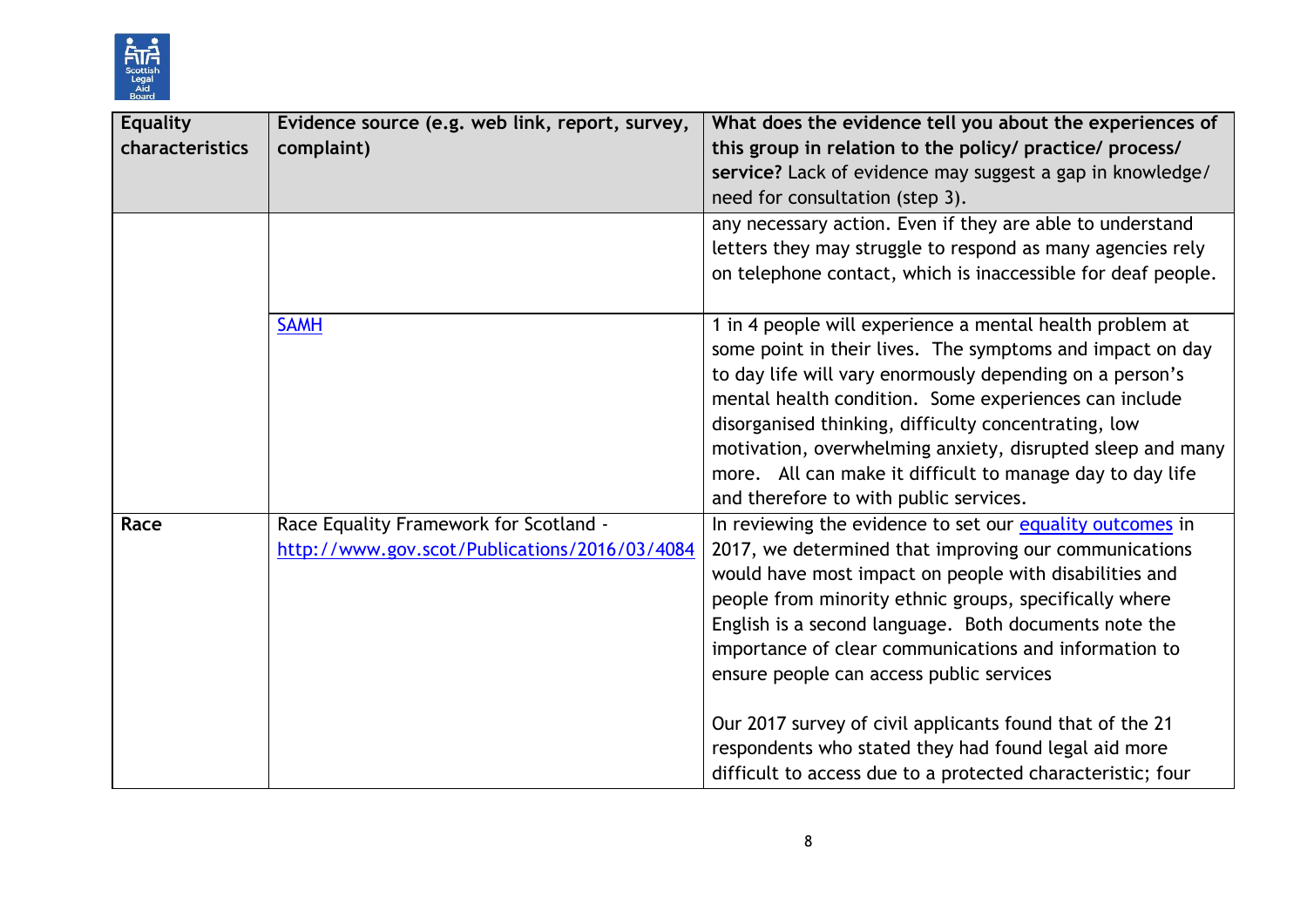

| <b>Equality</b> | Evidence source (e.g. web link, report, survey, | What does the evidence tell you about the experiences of        |
|-----------------|-------------------------------------------------|-----------------------------------------------------------------|
| characteristics | complaint)                                      | this group in relation to the policy/ practice/ process/        |
|                 |                                                 | service? Lack of evidence may suggest a gap in knowledge/       |
|                 |                                                 | need for consultation (step 3).                                 |
|                 |                                                 | people linked this to their ethnicity with one stating that the |
|                 |                                                 | 'language barrier' was an issue. Also in this survey, 15        |
|                 |                                                 | respondents linked their disability to finding legal aid        |
|                 |                                                 | difficult to access. Some examples of the issues experienced    |
|                 |                                                 | include:                                                        |
|                 |                                                 | • Attention Deficit Disorder affect ability to                  |
|                 |                                                 | concentrate and engage with paperwork                           |
|                 |                                                 | Hard to spell and read                                          |
|                 |                                                 | • Communicating in a hearing world as a BSL user.               |
|                 |                                                 |                                                                 |
|                 | 2011 Scotland Census                            | In 2011, nearly all (98 per cent) of the population aged 3 and  |
|                 |                                                 | over in Scotland reported they could speak, read, write or      |
|                 |                                                 | understand English, with 92 per cent reporting that they        |
|                 |                                                 | could speak, read and write English. However, this does still   |
|                 |                                                 | mean that there are groups of people in Scotland lacking in     |
|                 |                                                 | English language skills. For example Glasgow City had the       |
|                 |                                                 | highest proportion of the population aged 3 and over            |
|                 |                                                 | reporting no ability in English (3 per cent).                   |
|                 |                                                 |                                                                 |
| Sex             | n/a                                             | No evidence found to suggest specific issues for this equality  |
|                 |                                                 | group.                                                          |
| Gender          | <b>SLAB</b>                                     | Evidence that people need to be able to change their name       |
| Reassignment    |                                                 | on correspondence in line with their gender identity/ when      |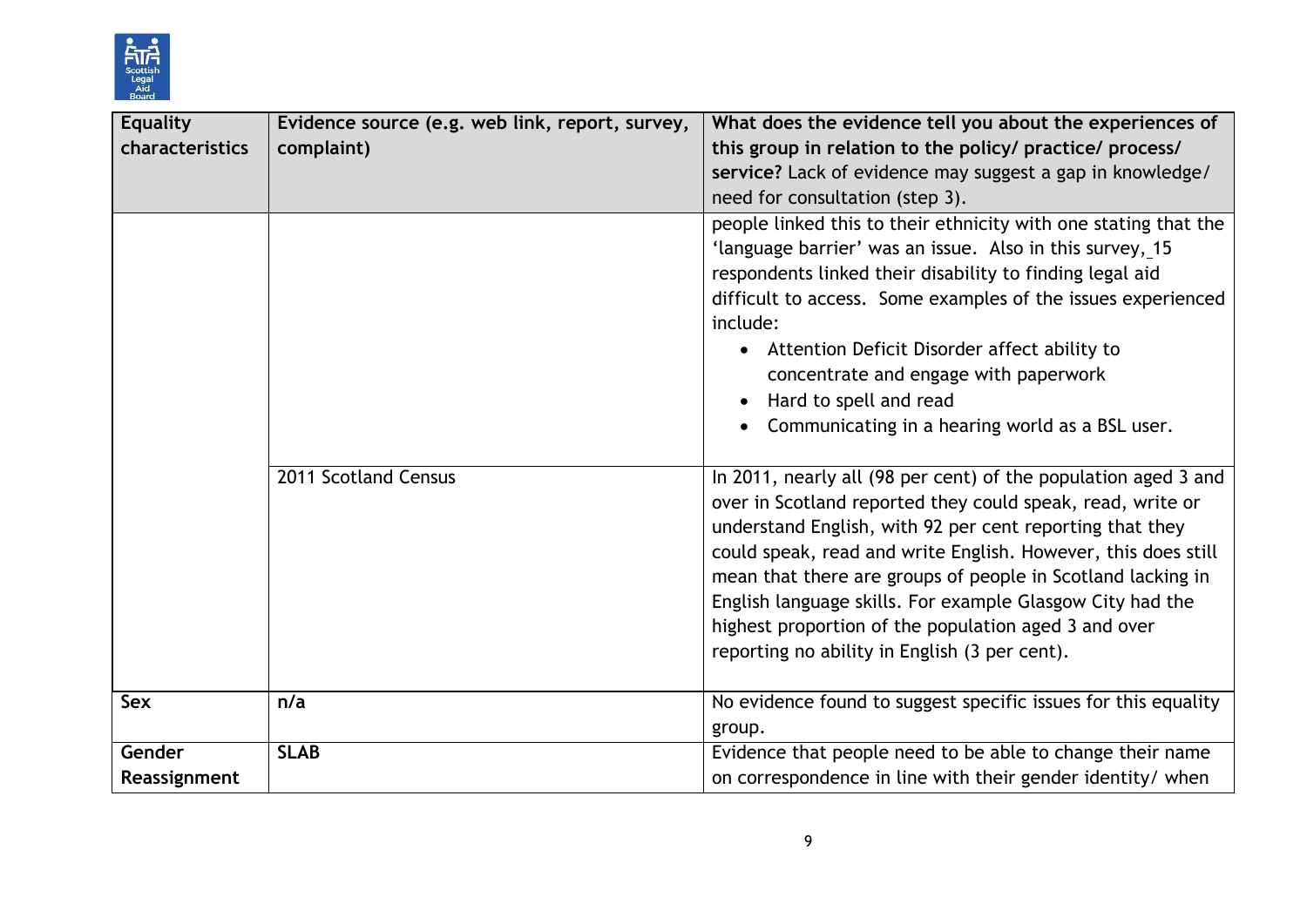

| <b>Equality</b>    | Evidence source (e.g. web link, report, survey, | What does the evidence tell you about the experiences of       |
|--------------------|-------------------------------------------------|----------------------------------------------------------------|
| characteristics    | complaint)                                      | this group in relation to the policy/ practice/ process/       |
|                    |                                                 | service? Lack of evidence may suggest a gap in knowledge/      |
|                    |                                                 | need for consultation (step 3).                                |
|                    |                                                 | transitioning. SLAB can already accommodate this. No           |
|                    |                                                 | further evidence found to suggest specific issues for this     |
|                    |                                                 | equality group.                                                |
| Sexual             | <b>SLAB</b>                                     | We have already updated wording to remove gendered             |
| orientation        |                                                 | references e.g. for same-sex couples. No further evidence      |
|                    |                                                 | found to suggest specific issues for this equality group.      |
| <b>Religion or</b> | n/a                                             | No evidence found to suggest specific issues for this equality |
| <b>Belief</b>      |                                                 | group.                                                         |
|                    |                                                 |                                                                |
| Pregnancy or       | n/a                                             | No evidence found to suggest specific issues for this equality |
| maternity          |                                                 | group.                                                         |
|                    |                                                 |                                                                |
| Marriage or        | n/a                                             | No evidence found to suggest specific issues for this equality |
| civil              |                                                 | group.                                                         |
| partnership        |                                                 |                                                                |
|                    |                                                 |                                                                |
| Care               | n/a                                             | No evidence found to suggest specific issues for this equality |
| <b>Experienced</b> |                                                 | group.                                                         |
| <i>(corporate</i>  |                                                 |                                                                |
| parenting duty)    |                                                 |                                                                |

**2.2 Using the information above and your knowledge of the policy/ practice/ process/ service, summarise your overall assessment of how important and relevant the policy/ practice/ process/ service is likely to be for equality groups.**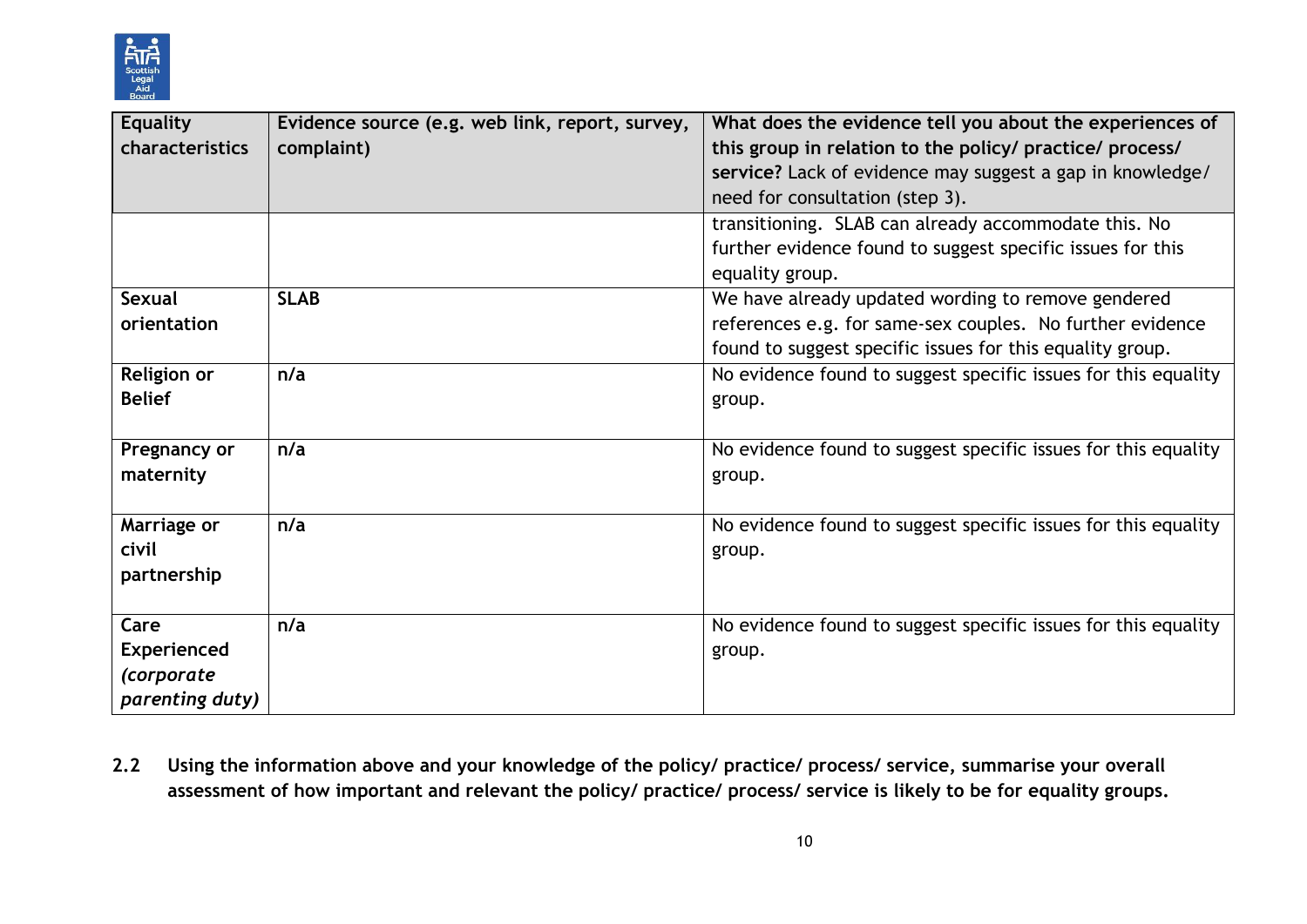

Our letters have the potential to impact on equality groups in terms of both physical appearance/ layout and the language used by SLAB in these communications. The equality groups where we believe there is most impact include Disability and Race.

Note: the scope of this EqIA is concerned with the content and format of our letters only.

#### **2.3 Outcome of step 2 and next steps. Complete the table below to inform the next stage of the EqIA process.**

| Outcome of Step 2 following initial evidence gathering and         | Yes/No              | Next steps                                         |
|--------------------------------------------------------------------|---------------------|----------------------------------------------------|
| relevance to equality characteristics                              | $(Y \text{ or } N)$ |                                                    |
| There is no relevance to equality or our corporate parenting       |                     | Proceed to Step 5: agree with decision makers      |
| duties                                                             |                     | that no EqIA is required based on current evidence |
| There is relevance to some or all of the equality groups and/      |                     | Proceed to Step 3: complete full EqIA              |
| or our corporate parenting duties                                  |                     |                                                    |
| It is unclear if there is relevance to some or all of the equality |                     | Proceed to Step 3: complete full EqIA              |
| groups and/ or our corporate parenting duties                      |                     |                                                    |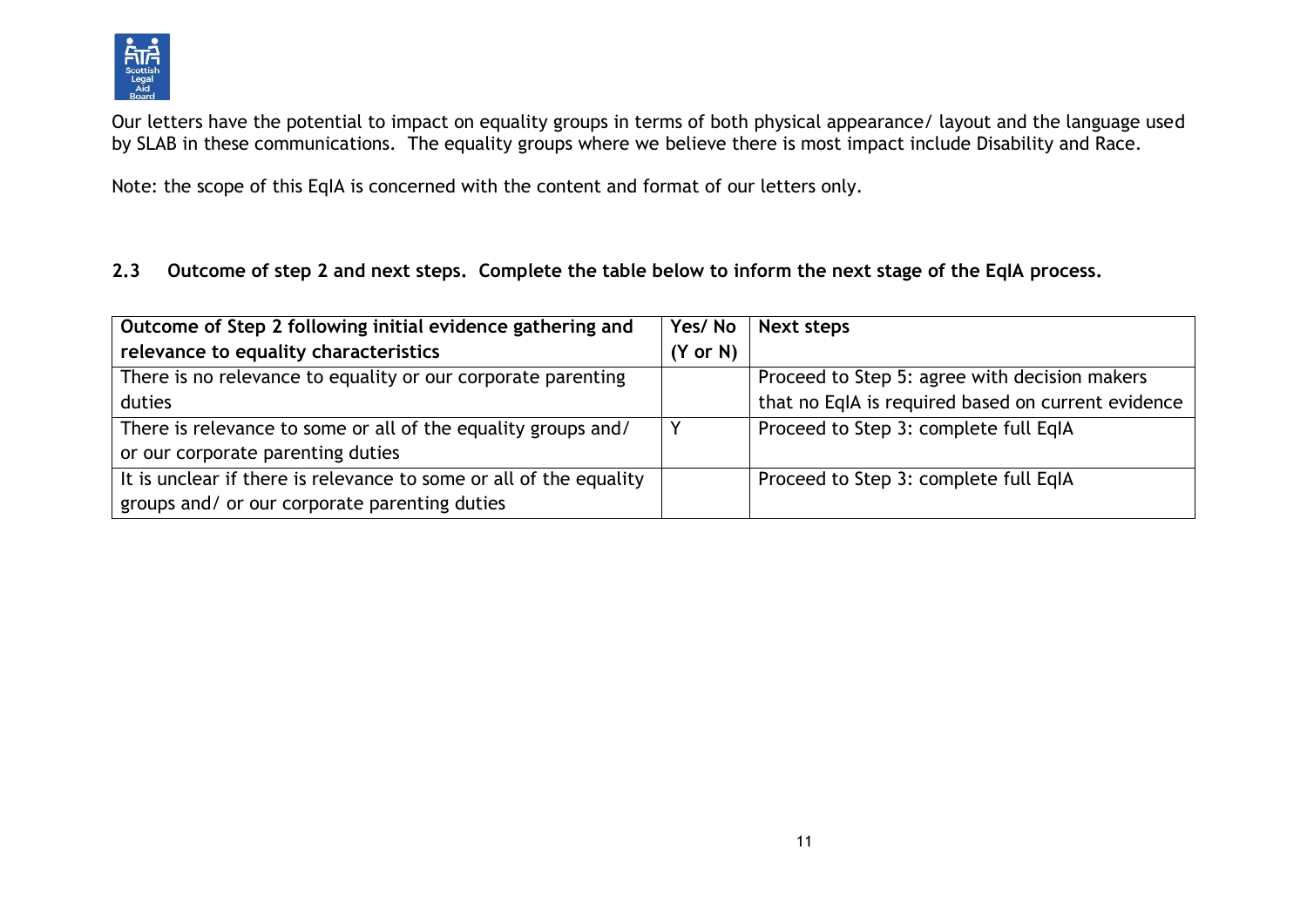

## **Step 3 – stakeholder involvement and consultation**

This step will help you to address any gaps in evidence identified in Step 2. Speaking to people who will be affected by your policy/ practice/ process/ service can help clarify the impact it will have on different equality groups.

**Remember that sufficient evidence is required for you to show 'due regard' to the likely or actual impact of your policy/ practice/ process/ service on equality groups. An inadequate analysis in an assessment may mean failure to meet the general duty**.

The Policy and Development team can help to identify appropriate ways to engage with external groups or to undertake research to fill evidence gaps.

**3.1 Do you/did you have any consultation or involvement planned for this policy/ practice/ process/ service?**  Yes

**3.2 List all the stakeholder groups that you will talk to about this policy/ practice/ process/ service.** 

Scottish Accessible Information Forum: good practice guidance on accessible communications

Supporting Offenders with Learning Disabilities Policy Officer: Scottish Government funded project engaging with criminal justice organisations

SLAB's own primary research with end users: Commissioned research with end users; people with a reading age of approximately 11 years of age – both people for whom English is their first language, and learners of English for whom it is a second language.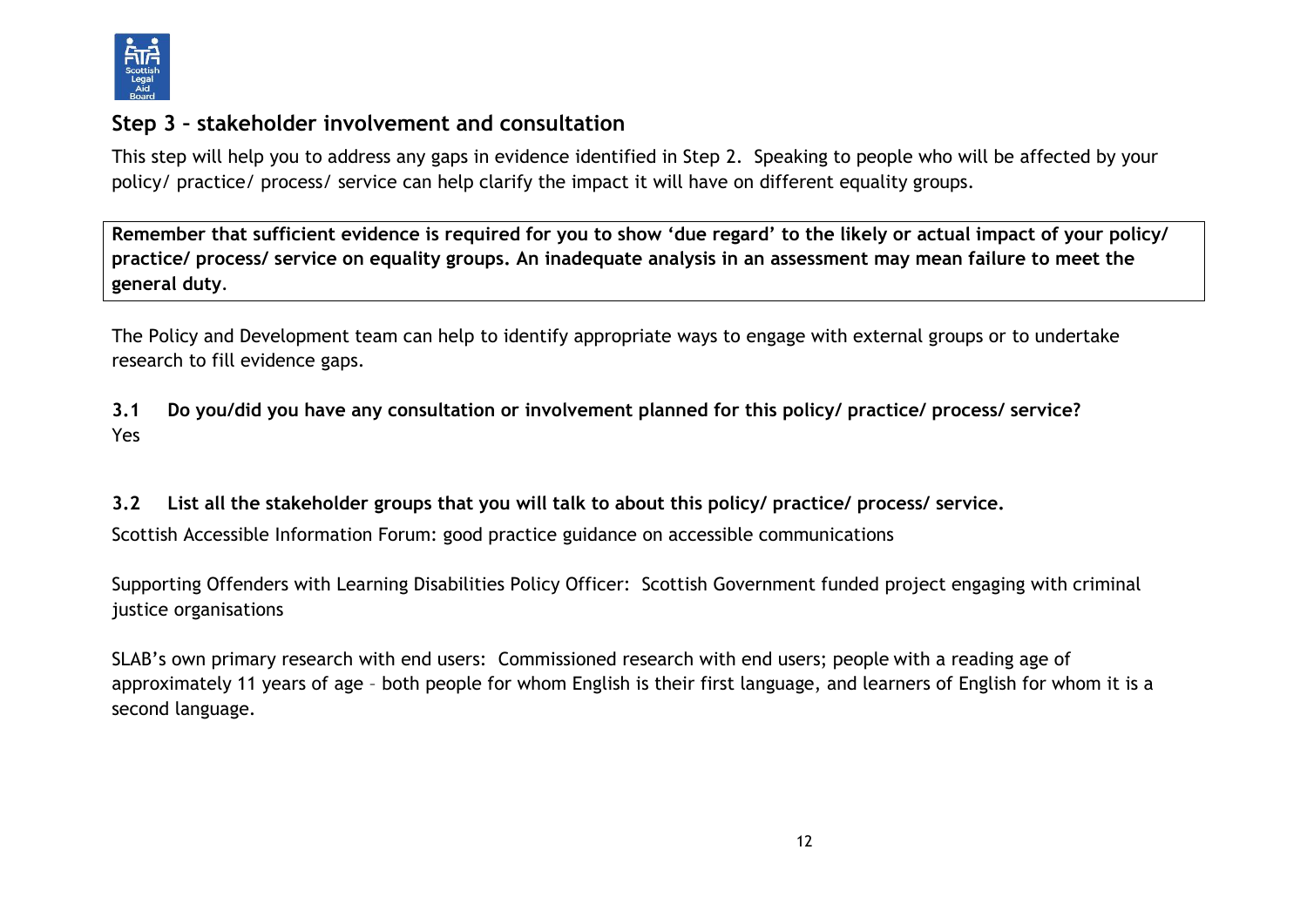

**3.3 What did you learn from the consultation/ involvement? Remember to record relevant actions in the assessment action log.**

We received a great deal of information on both the structure, content and language used in our letters.

SOLD and the end user research gave us feedback on letters we had already reviewed and improved in terms of language and format. They provided invaluable feedback on further changes to unclear wording, information that should be contained in the letters and their format. We also got positive feedback about some of the changes we'd made in our first round of review. We have included a summary table in Appendix A of the feedback we received and those that we are able to implement and those we cannot implement.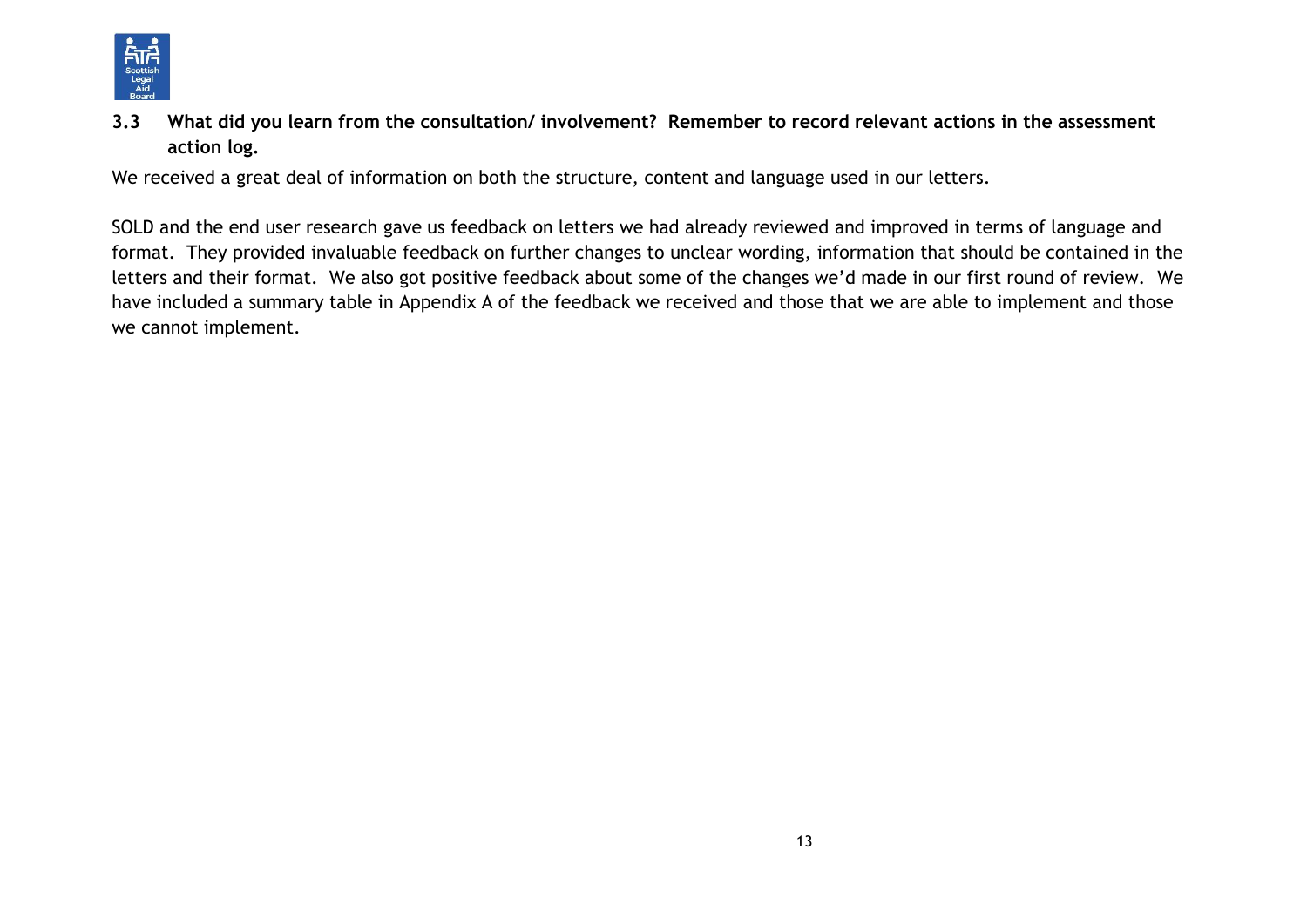

## **Step 4 - Impact on equality groups and steps to address these**

You must consider the three aims of the general duty for each protected characteristic. The following questions will help:

- **Is there potential for discrimination, victimisation, harassment or other unlawful conduct that is prohibited under the Equality Act 2010?** How will this be mitigated?
- **Is there potential to advance equality of opportunity between people who share a characteristic and those who do not?** How can this be achieved?
- **Is there potential for developing good relations between people who share a relevant protected characteristic and those who do not?** How can this be achieved?
- **4.1 Does the policy/ practice/ process/ service have any impacts (whether intended or unintended, positive or negative) on any of the equality characteristics?**

In the tables below, record the impact of the policy/ practice/ process/ service, as it is planned or as it operates, might have on each equality characteristic and describe what changes in policy/ practice/ process/ service or actions will be required to mitigate that impact. Copy any actions across to the project action log.

| Age            |                                                 |        |        | Place 'X' in the relevant box(es) Describe the changes or actions (if any) you plan to take. |
|----------------|-------------------------------------------------|--------|--------|----------------------------------------------------------------------------------------------|
|                | <b>Negative</b><br><b>Positive</b><br><b>No</b> |        |        | E.g. to mitigate any impact, maximise the positive impact, or                                |
|                | impact                                          | impact | impact | record your justification to not make changes despite the                                    |
|                |                                                 |        |        | potential for adverse impact.                                                                |
| potential for  |                                                 |        | x      |                                                                                              |
| discrimination |                                                 |        |        |                                                                                              |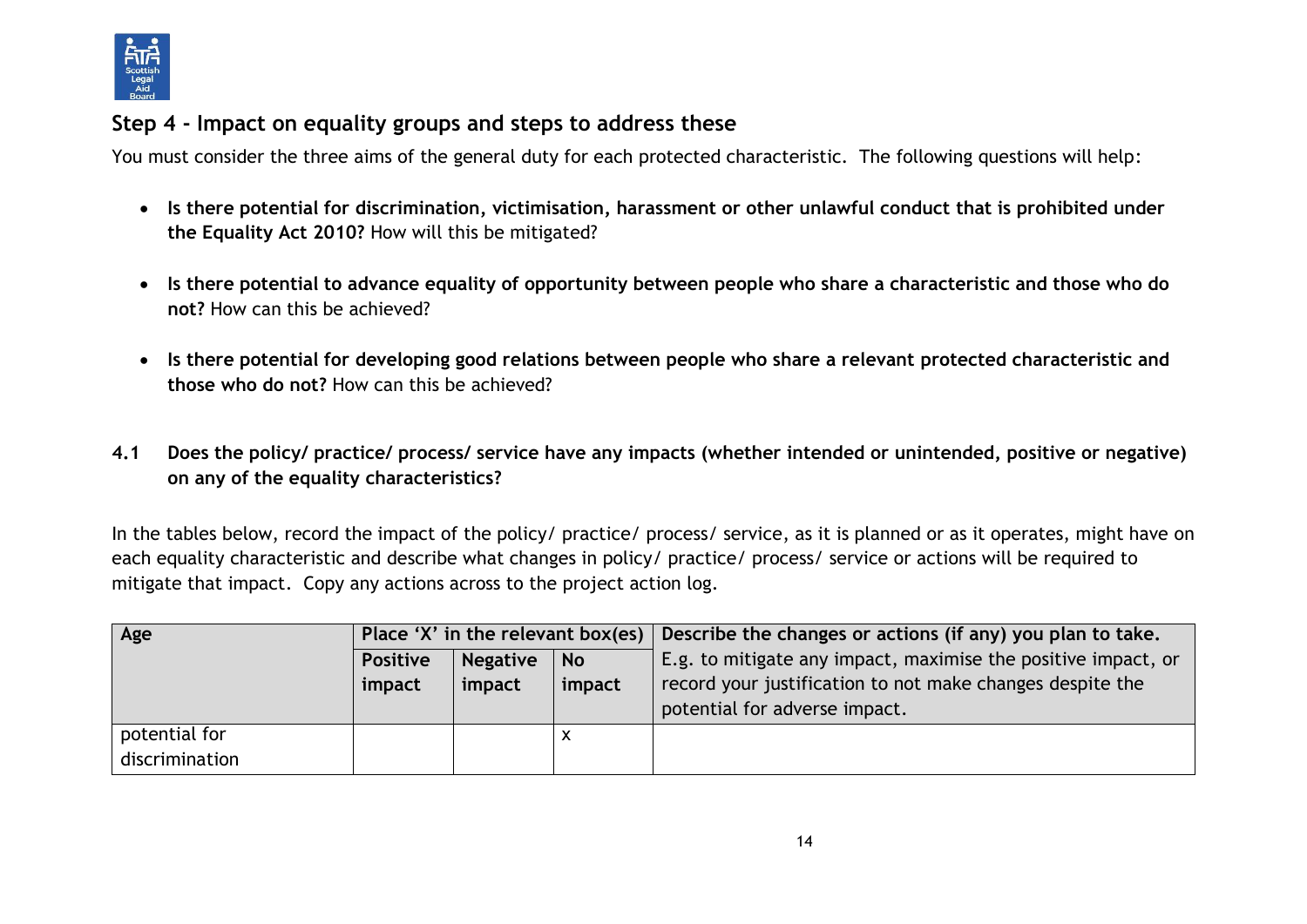

| potential for developing                        |   | x |                                                                                                                                                                                                                                                                   |
|-------------------------------------------------|---|---|-------------------------------------------------------------------------------------------------------------------------------------------------------------------------------------------------------------------------------------------------------------------|
| good relations                                  |   |   |                                                                                                                                                                                                                                                                   |
| potential to advance<br>equality of opportunity | X |   | Any acquired disability on account of age is considered in that<br>section. The drive to improve font sizes and use Plain English<br>will support disabilities commonly acquired with older age<br>groups, such as loss of sight.                                 |
|                                                 |   |   | We do not have separate letters for children applicants. The<br>new letter format and wording is intended to be accessible to<br>people aged 11 years plus. Where we are informed about a<br>child applicant's guardian, the guardian will receive the<br>letter. |

| Sex                      | Place 'X' in the relevant box(es) |                 |           | Describe the changes or actions (if any) you plan to take. E.g. |
|--------------------------|-----------------------------------|-----------------|-----------|-----------------------------------------------------------------|
|                          | <b>Positive</b>                   | <b>Negative</b> | <b>No</b> | to mitigate any impact, maximise the positive impact, or        |
|                          | impacts                           | <i>impacts</i>  | impact    | record your justification to not make changes despite the       |
|                          |                                   |                 |           | potential for adverse impact.                                   |
| potential for            |                                   |                 | х         |                                                                 |
| discrimination           |                                   |                 |           |                                                                 |
| potential for developing |                                   |                 | х         |                                                                 |
| good relations           |                                   |                 |           |                                                                 |
| potential to advance     |                                   |                 | x         |                                                                 |
| equality of opportunity  |                                   |                 |           |                                                                 |
|                          |                                   |                 |           |                                                                 |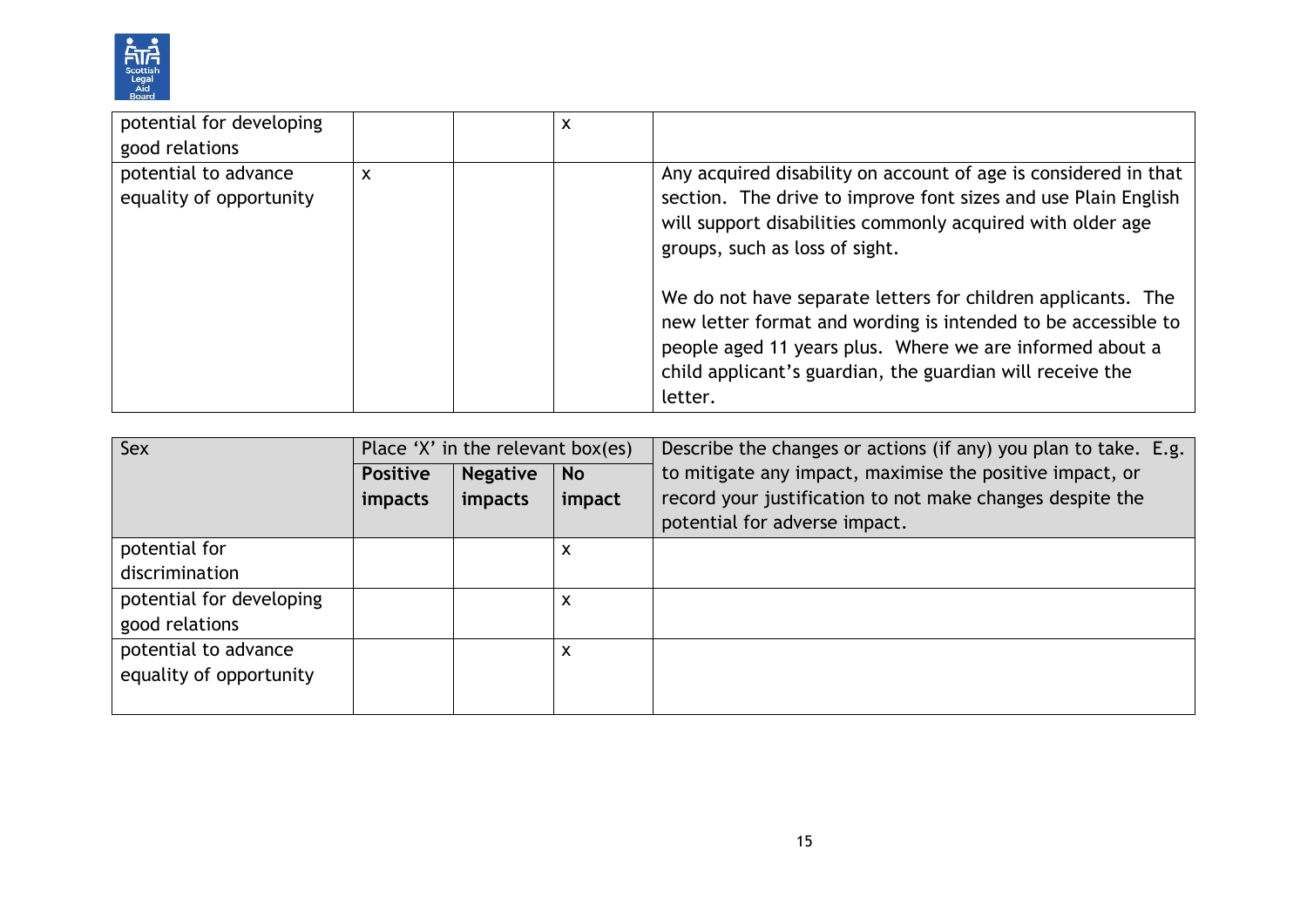

| <b>Disability</b>       |                 | Place 'X' in the relevant box(es) |           | Describe the changes or actions (if any) you plan to take.      |
|-------------------------|-----------------|-----------------------------------|-----------|-----------------------------------------------------------------|
|                         | <b>Positive</b> | <b>Negative</b>                   | No impact | E.g. to mitigate any impact, maximise the positive impact, or   |
|                         | impacts         | impacts                           |           | record your justification to not make changes despite the       |
|                         |                 |                                   |           | potential for adverse impact.                                   |
| potential for           | $\mathsf{X}$    |                                   |           | See below for key points which also relate to advancing         |
| discrimination          |                 |                                   |           | equality of opportunity.                                        |
| potential to advance    | $\mathsf{x}$    |                                   |           | We have set a standard font (sans serif) and font size (12pt or |
| equality of opportunity |                 |                                   |           | 14pt where possible/ for important information) for our         |
|                         |                 |                                   |           | letters in line with good practice guidance e.g. from Scottish  |
|                         |                 |                                   |           | Accessible Information Forum.                                   |
|                         |                 |                                   |           |                                                                 |
|                         |                 |                                   |           | We have simplified the language we use in our letters and       |
|                         |                 |                                   |           | have removed jargon or provided explanations for terms we       |
|                         |                 |                                   |           | have to use. This aims to improve the accessibility of the      |
|                         |                 |                                   |           | letters and help people understand what we are asking them      |
|                         |                 |                                   |           | to do. We are adhering to Plain English principles.             |
|                         |                 |                                   |           |                                                                 |
|                         |                 |                                   |           | We have introduced bullet points, section headings and bold     |
|                         |                 |                                   |           | font to highlight important information and make our letters    |
|                         |                 |                                   |           | easier to read. We have also made them shorter.                 |
|                         |                 |                                   |           |                                                                 |
|                         |                 |                                   |           | We can email letters to members of the public if required as a  |
|                         |                 |                                   |           | manual process. Sending information in this electronic format   |
|                         |                 |                                   |           | will allow people with visual impairments or learning           |
|                         |                 |                                   |           | difficulties to use assistive technologies (e.g. screen reading |
|                         |                 |                                   |           | software) to access the information.                            |
|                         |                 |                                   |           |                                                                 |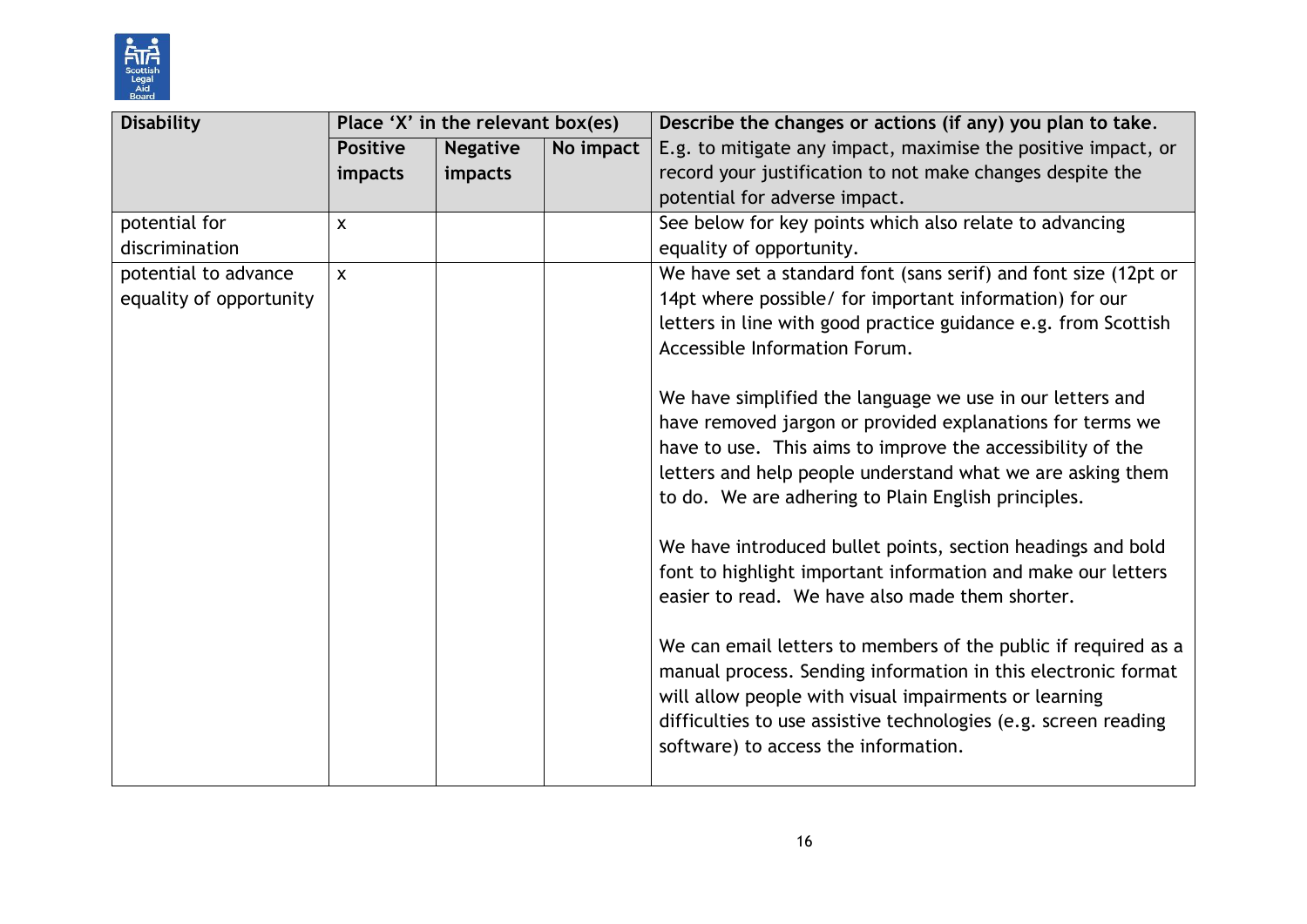

|                                               |  |   | We have included logos and symbols for SLAB contact details<br>e.g. phone symbol next to telephone numbers and email<br>symbol next to email addresses. We have also included the<br>Contact Scotland BSL service logo on all our letters so that BSL<br>users know they can use this service to contact us.<br>We are unable to make all the information in our letters<br>targeted to an individual's circumstances at this time.<br>However consideration of this work will be taken forward as |
|-----------------------------------------------|--|---|----------------------------------------------------------------------------------------------------------------------------------------------------------------------------------------------------------------------------------------------------------------------------------------------------------------------------------------------------------------------------------------------------------------------------------------------------------------------------------------------------|
|                                               |  |   |                                                                                                                                                                                                                                                                                                                                                                                                                                                                                                    |
|                                               |  |   |                                                                                                                                                                                                                                                                                                                                                                                                                                                                                                    |
|                                               |  |   |                                                                                                                                                                                                                                                                                                                                                                                                                                                                                                    |
| potential for<br>developing good<br>relations |  | X | part of future system changes where possible.                                                                                                                                                                                                                                                                                                                                                                                                                                                      |

| <b>Gender Reassignment</b> | Place 'X' in the relevant box(es) |                 |           | Describe the changes or actions (if any) you plan to take.    |  |
|----------------------------|-----------------------------------|-----------------|-----------|---------------------------------------------------------------|--|
|                            | <b>Positive</b>                   | <b>Negative</b> | No impact | E.g. to mitigate any impact, maximise the positive impact, or |  |
|                            | impacts                           | impacts         |           | record your justification to not make changes despite the     |  |
|                            |                                   |                 |           | potential for adverse impact.                                 |  |
| potential for              |                                   |                 | X         | We already use the gender identity pronouns and preferred     |  |
| discrimination             |                                   |                 |           | name in correspondence and can change these if requested.     |  |
|                            |                                   |                 |           |                                                               |  |
| potential for              |                                   |                 | X         |                                                               |  |
| developing good            |                                   |                 |           |                                                               |  |
| relations                  |                                   |                 |           |                                                               |  |
| potential to advance       |                                   |                 | X         |                                                               |  |
| equality of opportunity    |                                   |                 |           |                                                               |  |
|                            |                                   |                 |           |                                                               |  |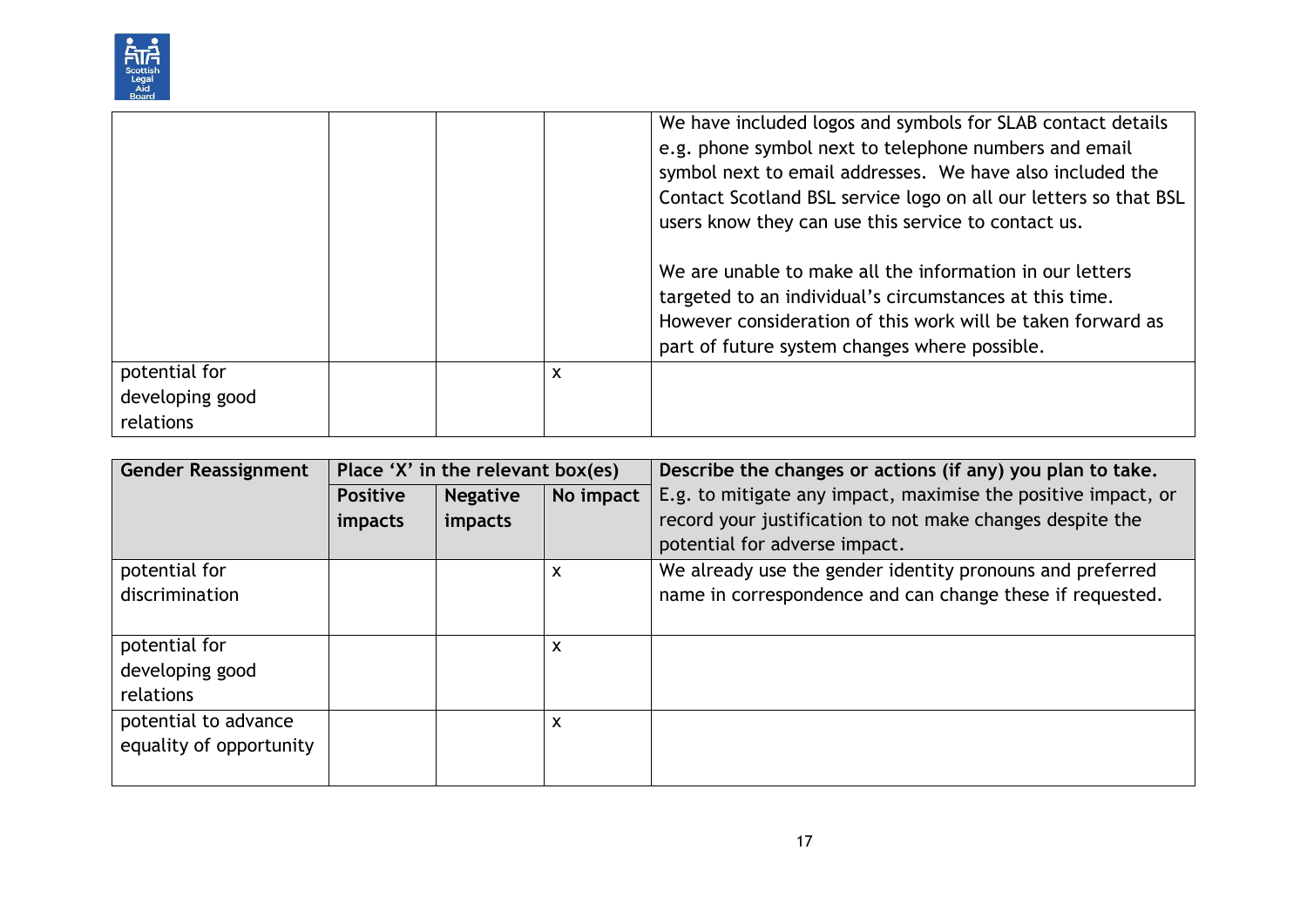

| Race                                            |                 | Place 'X' in the relevant box(es) |   | Describe the changes or actions (if any) you plan to take.                                                                                                                                                                                                                                                                                                                                                                                                                                                                                                                                                                                                                                                                                        |
|-------------------------------------------------|-----------------|-----------------------------------|---|---------------------------------------------------------------------------------------------------------------------------------------------------------------------------------------------------------------------------------------------------------------------------------------------------------------------------------------------------------------------------------------------------------------------------------------------------------------------------------------------------------------------------------------------------------------------------------------------------------------------------------------------------------------------------------------------------------------------------------------------------|
|                                                 | <b>Positive</b> | <b>Negative</b><br>No impact      |   | E.g. to mitigate any impact, maximise the positive impact, or                                                                                                                                                                                                                                                                                                                                                                                                                                                                                                                                                                                                                                                                                     |
|                                                 | impacts         | impacts                           |   | record your justification to not make changes despite the                                                                                                                                                                                                                                                                                                                                                                                                                                                                                                                                                                                                                                                                                         |
|                                                 |                 |                                   |   | potential for adverse impact.                                                                                                                                                                                                                                                                                                                                                                                                                                                                                                                                                                                                                                                                                                                     |
| potential for                                   | X               | X                                 |   | The changes we are making to the letters we send to members                                                                                                                                                                                                                                                                                                                                                                                                                                                                                                                                                                                                                                                                                       |
| discrimination                                  |                 |                                   |   | of the public should produce positive equality outcomes in                                                                                                                                                                                                                                                                                                                                                                                                                                                                                                                                                                                                                                                                                        |
|                                                 |                 |                                   |   | terms of people from minority ethnic groups, specifically                                                                                                                                                                                                                                                                                                                                                                                                                                                                                                                                                                                                                                                                                         |
|                                                 |                 |                                   |   | where English is their second language.                                                                                                                                                                                                                                                                                                                                                                                                                                                                                                                                                                                                                                                                                                           |
| potential for                                   |                 |                                   | X |                                                                                                                                                                                                                                                                                                                                                                                                                                                                                                                                                                                                                                                                                                                                                   |
| developing good                                 |                 |                                   |   |                                                                                                                                                                                                                                                                                                                                                                                                                                                                                                                                                                                                                                                                                                                                                   |
| relations                                       |                 |                                   |   |                                                                                                                                                                                                                                                                                                                                                                                                                                                                                                                                                                                                                                                                                                                                                   |
| potential to advance<br>equality of opportunity | Χ               |                                   |   | Simplifying the language and structure we use in letters will<br>improve understanding of the actions we are asking people to<br>make and/ or the information we need people to know. The<br>updated letters will also minimise any errors we may make<br>with ensuring the correct name order is on each letter, an<br>issue we've identified in the past,<br>In the updated letters we have updated the language we use<br>to be more inclusive of different cultures e.g. use<br>'correspondence address' rather than 'address' to reflect the<br>fact that an applicant who comes from the travelling<br>community might not have a fixed address. This could also<br>help recent immigrants who may be housed in temporary<br>accommodation. |

| Place 'X' in the relevant box(es)<br><b>Religion or Belief</b> |
|----------------------------------------------------------------|
|----------------------------------------------------------------|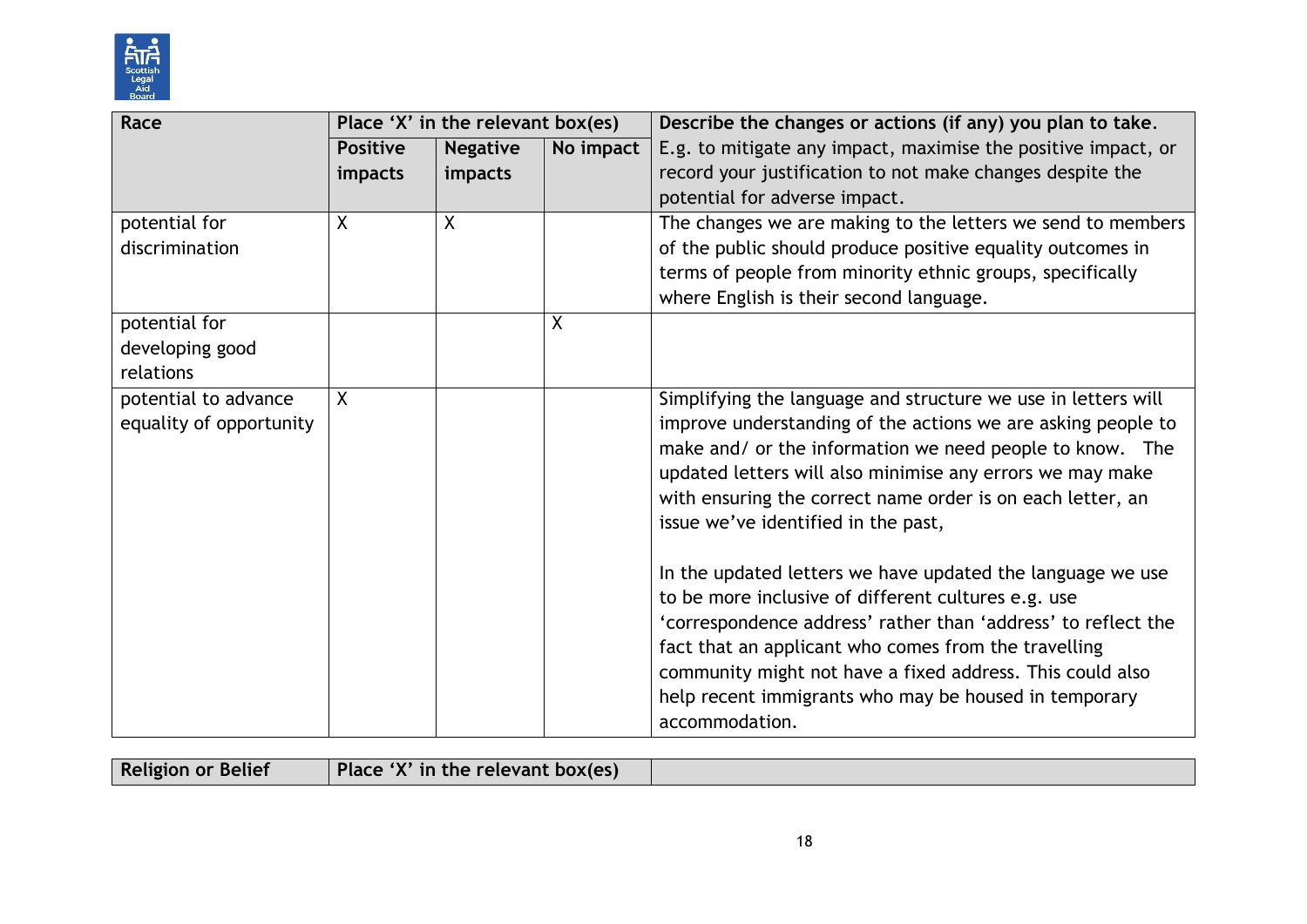

|                         | <b>Positive</b><br>impacts | <b>Negative</b><br>impacts | No impact | Describe the changes or actions (if any) you plan to take.<br>E.g. to mitigate any impact, maximise the positive impact, or<br>record your justification to not make changes despite the<br>potential for adverse impact. |
|-------------------------|----------------------------|----------------------------|-----------|---------------------------------------------------------------------------------------------------------------------------------------------------------------------------------------------------------------------------|
| potential for           |                            |                            | X         |                                                                                                                                                                                                                           |
| discrimination          |                            |                            |           |                                                                                                                                                                                                                           |
| potential for           |                            |                            | X         |                                                                                                                                                                                                                           |
| developing good         |                            |                            |           |                                                                                                                                                                                                                           |
| relations               |                            |                            |           |                                                                                                                                                                                                                           |
| potential to advance    |                            |                            | X         |                                                                                                                                                                                                                           |
| equality of opportunity |                            |                            |           |                                                                                                                                                                                                                           |
|                         |                            |                            |           |                                                                                                                                                                                                                           |

| <b>Sexual Orientation</b> | Place 'X' in the relevant box(es) |                 |           | Describe the changes or actions (if any) you plan to take.    |  |
|---------------------------|-----------------------------------|-----------------|-----------|---------------------------------------------------------------|--|
|                           | <b>Positive</b>                   | <b>Negative</b> | No impact | E.g. to mitigate any impact, maximise the positive impact, or |  |
|                           | impacts                           | impacts         |           | record your justification to not make changes despite the     |  |
|                           |                                   |                 |           | potential for adverse impact.                                 |  |
| potential for             |                                   |                 | X         |                                                               |  |
| discrimination            |                                   |                 |           |                                                               |  |
| potential for             |                                   |                 | X         |                                                               |  |
| developing good           |                                   |                 |           |                                                               |  |
| relations                 |                                   |                 |           |                                                               |  |
| potential to advance      |                                   |                 | X         |                                                               |  |
| equality of opportunity   |                                   |                 |           |                                                               |  |
|                           |                                   |                 |           |                                                               |  |

| Pregnancy & Maternity   Place 'X' in the relevant box(es) |  |  |
|-----------------------------------------------------------|--|--|
|                                                           |  |  |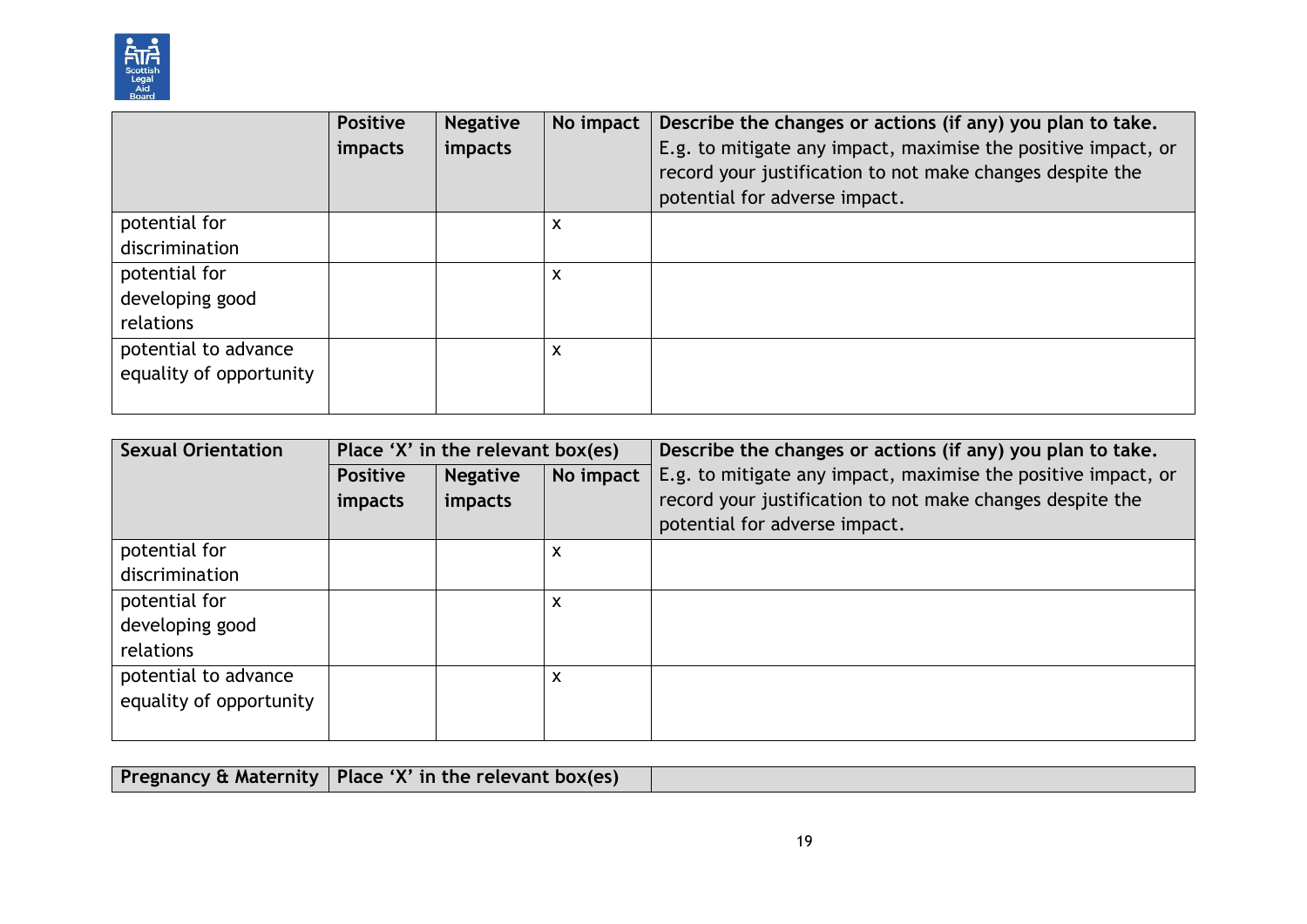

|                         | <b>Positive</b><br>impacts | <b>Negative</b><br>impacts | No impact | Describe the changes or actions (if any) you plan to take.<br>E.g. to mitigate any impact, maximise the positive impact, or<br>record your justification to not make changes despite the<br>potential for adverse impact. |
|-------------------------|----------------------------|----------------------------|-----------|---------------------------------------------------------------------------------------------------------------------------------------------------------------------------------------------------------------------------|
| potential for           |                            |                            | Χ         |                                                                                                                                                                                                                           |
| discrimination          |                            |                            |           |                                                                                                                                                                                                                           |
| potential for           |                            |                            | Χ         |                                                                                                                                                                                                                           |
| developing good         |                            |                            |           |                                                                                                                                                                                                                           |
| relations               |                            |                            |           |                                                                                                                                                                                                                           |
| potential to advance    |                            |                            | Χ         |                                                                                                                                                                                                                           |
| equality of opportunity |                            |                            |           |                                                                                                                                                                                                                           |
|                         |                            |                            |           |                                                                                                                                                                                                                           |

| Marriage & Civil                                | Place 'X' in the relevant box(es) |                            |           | Describe the changes or actions (if any) you plan to take.                                                                                                  |  |
|-------------------------------------------------|-----------------------------------|----------------------------|-----------|-------------------------------------------------------------------------------------------------------------------------------------------------------------|--|
| Partnership                                     | <b>Positive</b><br>impacts        | <b>Negative</b><br>impacts | No impact | E.g. to mitigate any impact, maximise the positive impact, or<br>record your justification to not make changes despite the<br>potential for adverse impact. |  |
| potential for<br>discrimination                 |                                   |                            | ∧         |                                                                                                                                                             |  |
| potential for<br>developing good<br>relations   |                                   |                            |           |                                                                                                                                                             |  |
| potential to advance<br>equality of opportunity |                                   |                            | X         | We already use spouse/partner rather than wife/husband so<br>we anticipate no new equality issues arising.                                                  |  |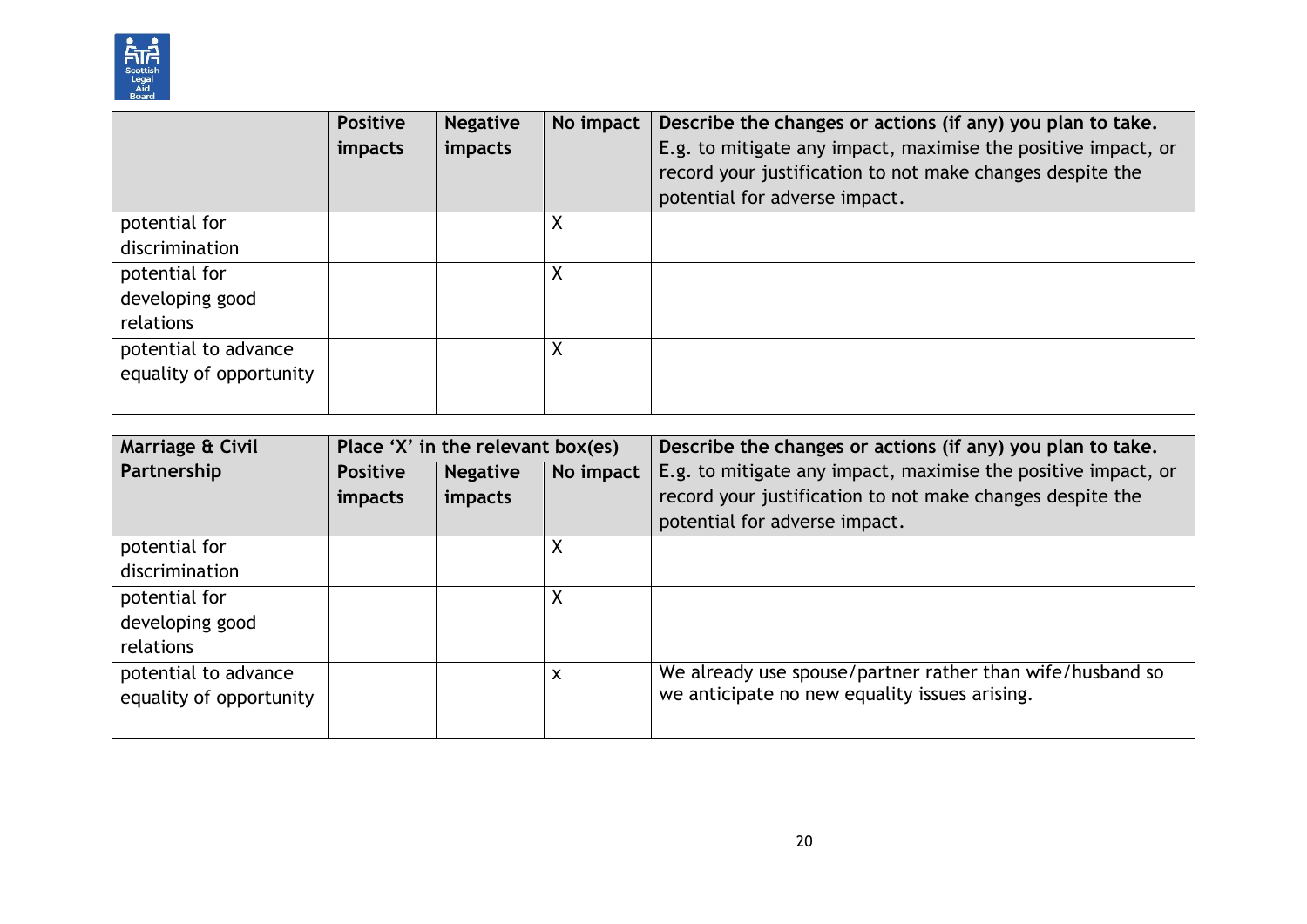

| Care experienced        | Place 'X' in the relevant box(es) |                 |           | Describe the changes or actions (if any) you plan to take.    |  |
|-------------------------|-----------------------------------|-----------------|-----------|---------------------------------------------------------------|--|
| young people            | <b>Positive</b>                   | <b>Negative</b> | No impact | E.g. to mitigate any impact, maximise the positive impact, or |  |
|                         | <i>impacts</i>                    | impacts         |           | record your justification to not make changes despite the     |  |
|                         |                                   |                 |           | potential for adverse impact.                                 |  |
| potential for           |                                   |                 | Χ         |                                                               |  |
| discrimination          |                                   |                 |           |                                                               |  |
| potential for           |                                   |                 | Χ         |                                                               |  |
| developing good         |                                   |                 |           |                                                               |  |
| relations               |                                   |                 |           |                                                               |  |
| potential to advance    |                                   |                 | Χ         |                                                               |  |
| equality of opportunity |                                   |                 |           |                                                               |  |
|                         |                                   |                 |           |                                                               |  |

### **4.2 Describe how the assessment so far might affect other areas of this policy/ practice/ process/ service and/ or project timeline?**

There is potential for some equality groups to face barriers in accessing our services where our letters do not meet accessibility good practice and are difficult to understand. This project will mitigate these risks through careful consideration of the issues, reference to best practice guides and consultation with specialist groups or equality organisations. There is a significant opportunity to help advance equality of opportunity for people with disabilities and people from minority ethnic groups.

There will be a cost implication of research (agreed to be met from the current research budget) which will also have an impact on initial timescales. Timescales were subsequently reconsidered by the project group so that all feedback was received and used to inform the final letter format and content.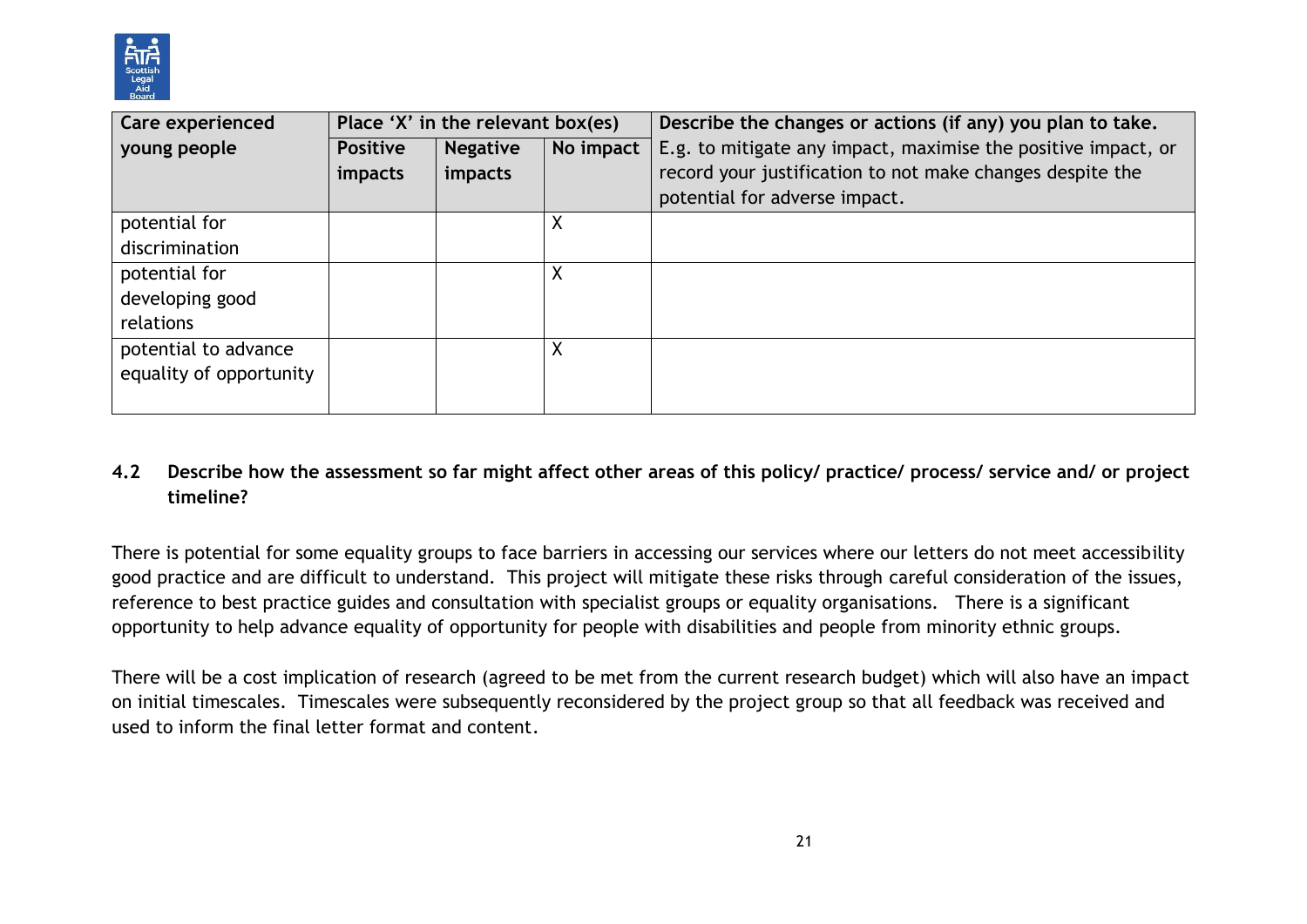

**4.3 Having considered the potential or actual impacts of your policy/ practice/ process/ service on equality groups, you should now record the outcome of this assessment below**. Choose from one of the following (mark with an X or delete as appropriate):

| Please       | Implications for the policy/ practice/ process/ service                                                                                                                                       |
|--------------|-----------------------------------------------------------------------------------------------------------------------------------------------------------------------------------------------|
| select $(X)$ |                                                                                                                                                                                               |
|              | No major change                                                                                                                                                                               |
|              | Your assessment demonstrates that the policy/ practice/ process/ service is robust. The evidence shows no                                                                                     |
|              | potential for unlawful discrimination and that you have taken all opportunities to advance equality of opportunity<br>and foster good relations, subject to continuing monitoring and review. |
|              |                                                                                                                                                                                               |
| $X -$        | Adjust the policy/ practice/ process/ service                                                                                                                                                 |
| necessary    | You need to take steps to remove any barriers, to better advance equality of to foster good relations. You have                                                                               |
| steps        | set actions to address this and have clear ways of monitoring the impact of the policy/ practice/ process/ service                                                                            |
| taken        | when implemented.                                                                                                                                                                             |
|              |                                                                                                                                                                                               |
|              | Continue the policy/ practice/ process/ service with adverse impact                                                                                                                           |
|              | The policy/ practice/ process/ service will continue despite the potential for adverse impact. You have justified                                                                             |
|              | this with this assessment and shown how this decision is compatible with our obligations under the public sector                                                                              |
|              | equality duty. When you believe any discrimination can be objectively justified you must record in this                                                                                       |
|              | assessment what this is and how the decision was reached.                                                                                                                                     |
|              |                                                                                                                                                                                               |
|              | Stop and remove the policy/ practice/ process/ service                                                                                                                                        |
|              | The policy/ practice/ process/ service will not be implemented due to adverse effects that are not justified and                                                                              |
|              | cannot be mitigated.                                                                                                                                                                          |
|              |                                                                                                                                                                                               |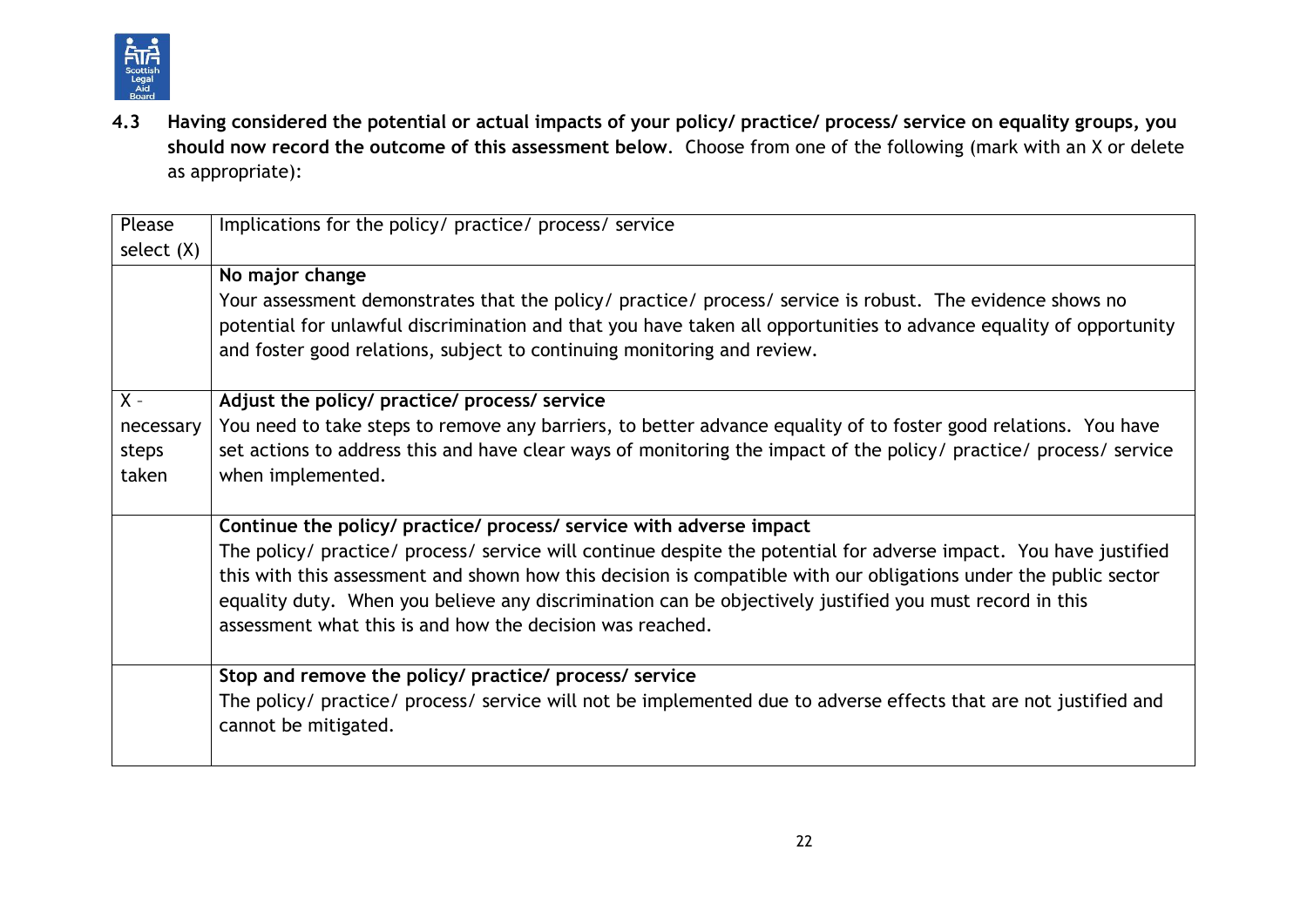

Step 5 - Discuss and review the assessment with decision makers and governance structures You **must** discuss the findings of this assessment with senior decision makers during the lifetime of the project/ review and before you finalise the assessment. Relevant groups include, but are not limited to, a Project Board, Executive Team or Board members. EqIA should be on every project board agenda therefore only note dates where key decisions have been made (e.g. draft EqIA sign off, discussion about consultation response).

**5.1 Record details of the groups you report to about this policy/ practice/ process/ service and impact assessment.**  Include t**he date you presented progress** to each group and an **extract from the minutes** to reflect the discussion.

Template Letters Review Project Group – January 2019 to March 2020 – ongoing oversight of work

Executive Team -  $30<sup>th</sup>$  May 2019 - initial sign off Executive Team/ Director of Operations – 8 April 2021 – sign off of EqIA update.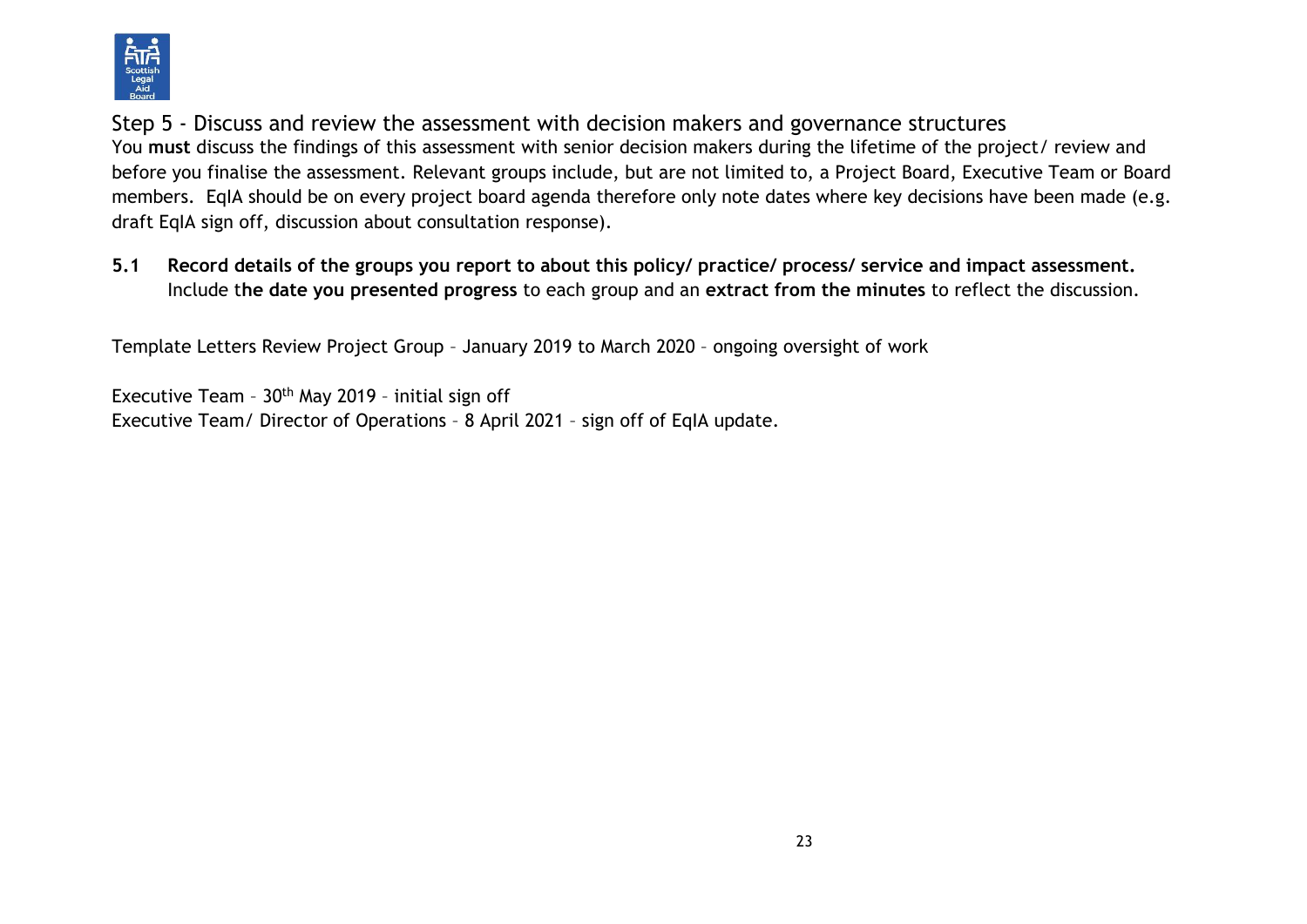

# **Step 6 – Post-implementation actions and monitoring impact**

There may be further actions or changes planned after the policy/ practice/ process/ service is implemented and this assessment is signed off. It is important to continue to monitor the impact of your policy/ practice/ process/ service on equality groups to ensure that your actual or likely impacts are those you recorded. This will also highlight any unforeseen impacts.

**6.1 Record any ongoing actions below.** This can be copied from the project action log or elsewhere in this assessment and should include timescales and person/ team responsible.If there are no outstanding items please make this clear.

| Action                                                                  | Owner                           | <b>Timeline</b> |
|-------------------------------------------------------------------------|---------------------------------|-----------------|
| End user research to be used in further case management system rewrites | Projects Office and Operations  | On-going        |
| - specifically improved personalisation and addition of new letters     |                                 | through 2021 -  |
|                                                                         |                                 | 2023            |
| Training and guidance to be developed and delivered to operational      | Assistant manager - Operations  | By September    |
| teams to ensure revised style of writing and format used in template    | Delivery                        | 2021            |
| documents is replicated in free text additions to any letter.           |                                 |                 |
| Testing and launch of new civil legal aid letters                       | Projects Officer and Operations | By June 2021    |

- **6.2 Note here how you intend to monitor the impact of this policy/ practice/ process/ service on equality groups**. In the table below you should:
	- list the relevant measures,
	- Identify who or which team is responsible for implementing or monitoring any changes
	- Where the measure will be reported to ensure any issues can be acted on as appropriate.

| Measure                                           | Lead department/ individual       | Reporting (where/ frequency)   |
|---------------------------------------------------|-----------------------------------|--------------------------------|
| Ad hoc feedback via operational teams from people | Civil legal aid Merits & Civil    | Quarterly reporting through ET |
| who receive the letters                           | <b>Financial Assessment Teams</b> | reporting                      |
|                                                   |                                   |                                |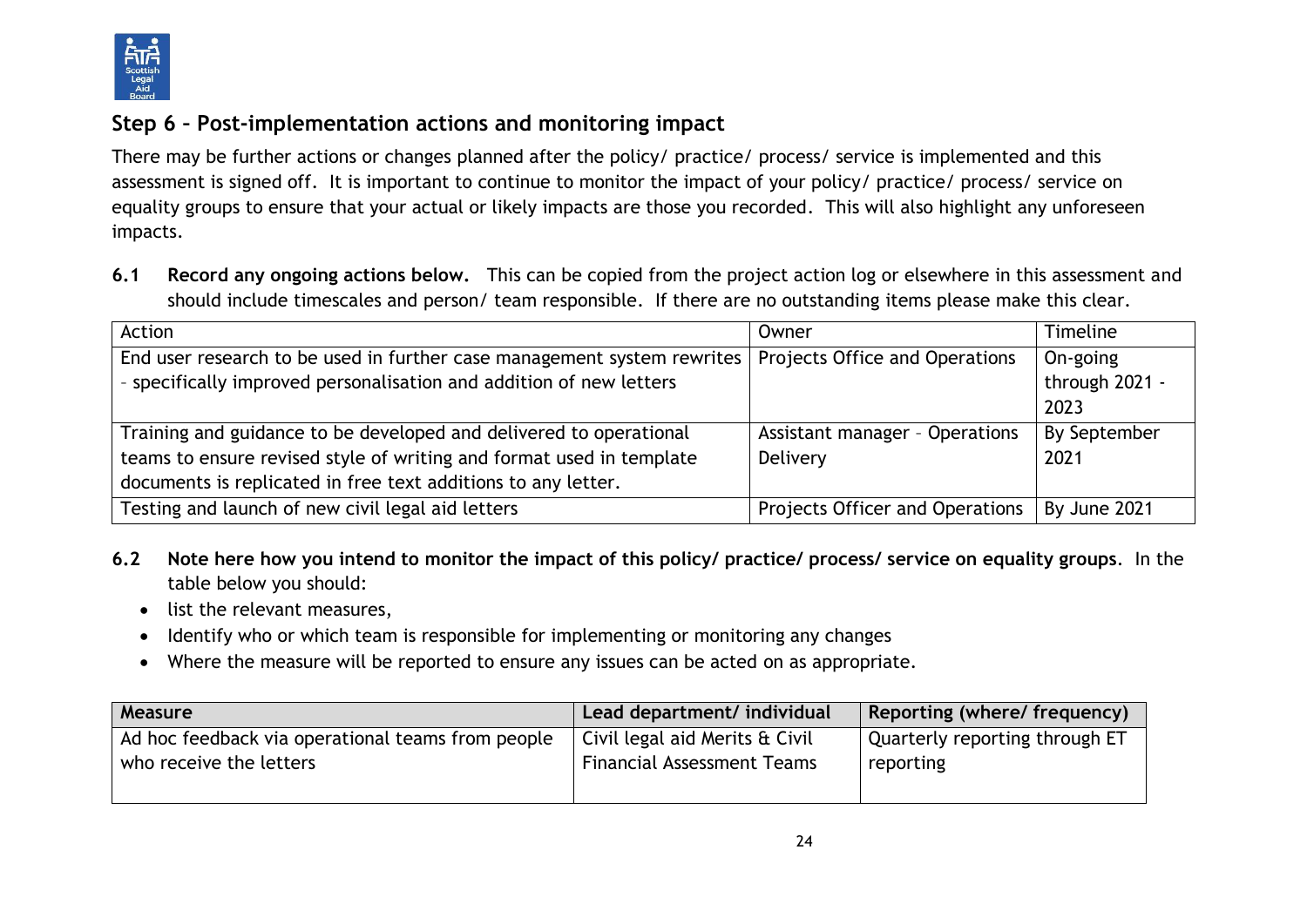

| Solicitor survey feedback | Research Team | Survey report to Executive    |
|---------------------------|---------------|-------------------------------|
|                           |               | Team and relevant operational |
|                           |               | managers                      |

**6.3 EqIA review date.** This EqIA should be reviewed as part of the wider post-implementation review of the policy/ practice/ process/ service. The date should not exceed 3 years from the policy/ practice/ process/ service implementation date.

28/04/2023

# **Step 7 – Assessment sign off**

**All equality impact assessments must be signed off by the Executive Team, even where an EqIA is not required. Note the relevant meeting date here:**

#### 09/04/2020

**Approved:** the Chief Executive's Office will pass the assessment to Communications for publication on our website. All assessments must be published on SLAB's website as early as possible after the decision is made to implement the policy/ practice/ process/ service.

**Not approved**: you must review this assessment in line with the Executive Team's comments.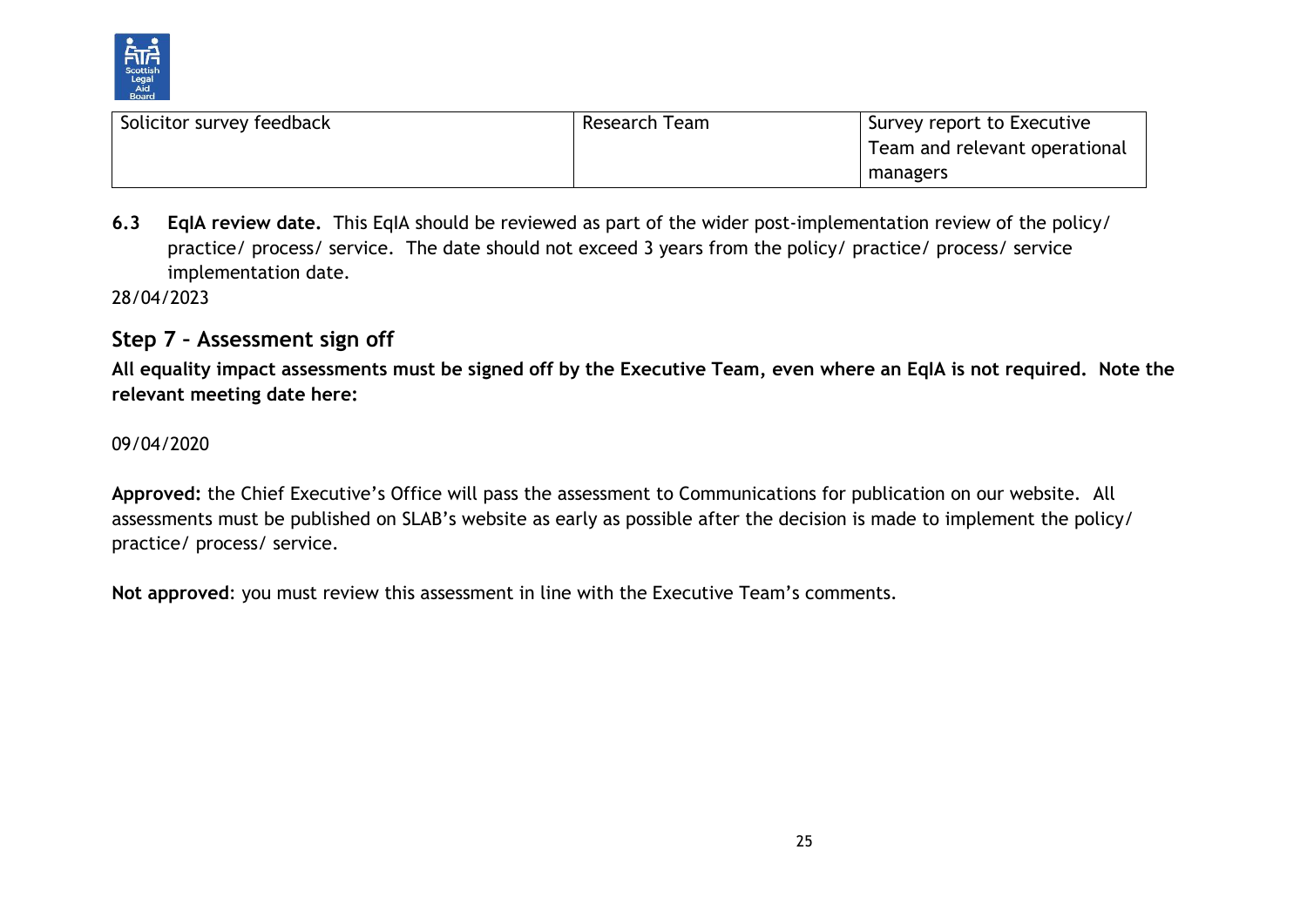

#### **Suggested Change Accept For Later Reject Undecided Comments** Replace jargon with plain English  $\mathcal{V}$ Where possible we will look to simplify the language used in our letters even further, however there are some words or phrases we must use or there are no simpler alternatives, e.g. Financial. We have however taken on board some of the word suggestions e.g.: Seek – get Documentation – information Difficulty – problem Some of the words identified in the report did not come from standard text in the letter, but instead came from text inserted by the person generating the letter following a specific action. When launching the new letters, Civil staff will need to be made aware of the recommended changes to the language we use. Better distinction between personal and generic content – suggestion to use a paper apart for generic content.  $\checkmark$ We have included important "generic" information that we think the applicant or opponent needs to be aware of in our letters and not in a paper apart as suggested by Progressive. The working group did this because they felt that any important information should be contained within the letter and not in a separate paper apart, as in their view paper apart were less likely to be read. We also inserted paragraph headings – in bold – to highlight import generic information.

### **Appendix A: Summary of Progressive's Suggested Changes - Working Groups recommendations**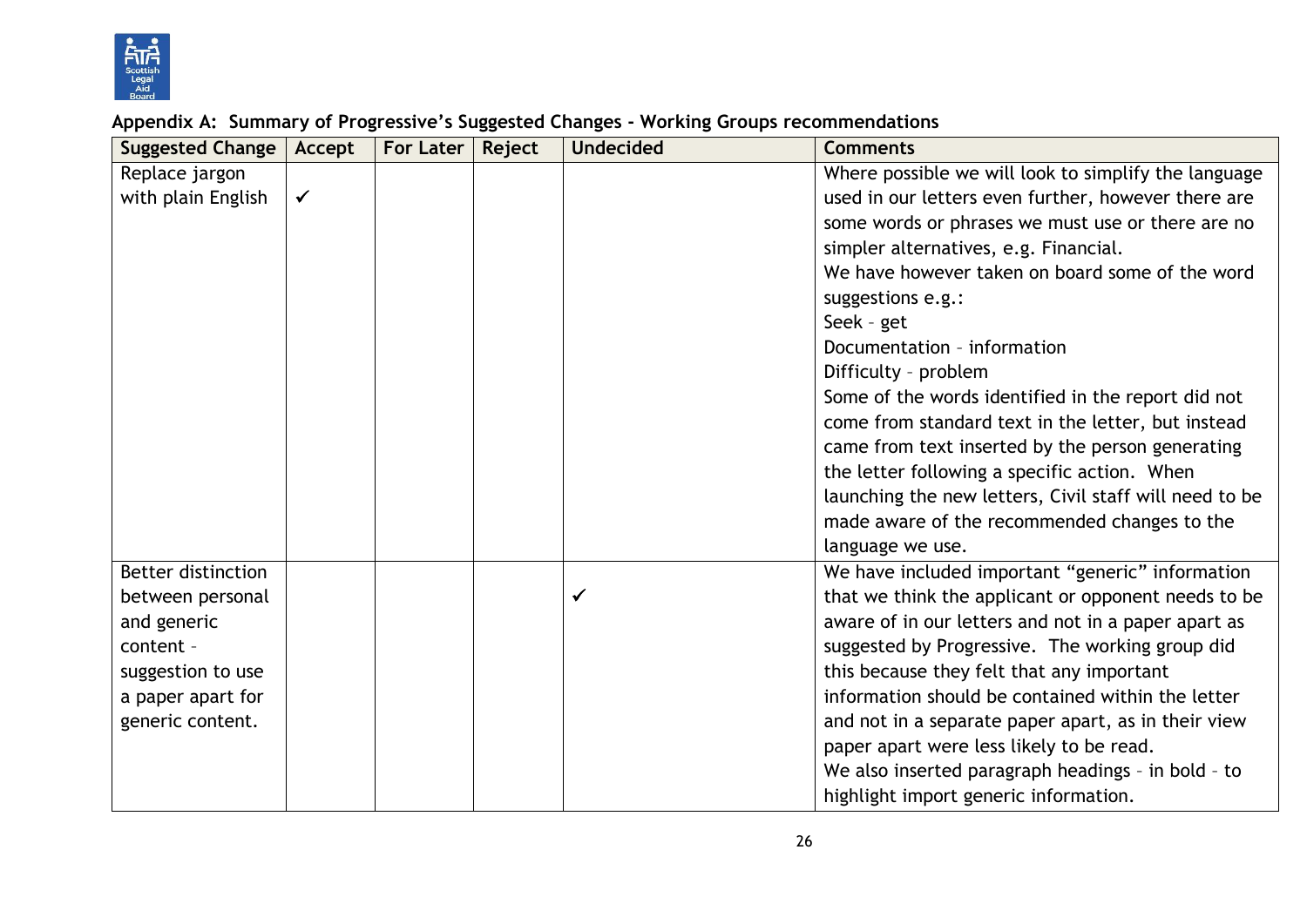

|                           |              |  | We have used headings, bold font, and bullet points    |
|---------------------------|--------------|--|--------------------------------------------------------|
|                           |              |  | in our revised letters to break up lengthy letters and |
|                           |              |  | to help draw the important things to their attention.  |
|                           |              |  |                                                        |
| <b>Better distinction</b> | $\checkmark$ |  | We have compiled standard paragraphs, used bold        |
| between personal          |              |  | font and paragraph headings to try and separate        |
| and generic               |              |  | generic/standard content from personal content.        |
| content                   |              |  |                                                        |
| Keep letters as           | $\checkmark$ |  | Agreed.                                                |
| short as possible.        |              |  |                                                        |
| Be specific about         |              |  | Until we have more system functionality to produce     |
| actions required          |              |  | more bespoke letters - we cannot be as individually    |
|                           |              |  | specific as Progressive are recommending. We           |
|                           |              |  | would need much more system development to             |
|                           |              |  | create letters, which could be compiled individually   |
|                           |              |  | based on the particular circumstances of the           |
|                           |              |  | application.                                           |
|                           |              |  | For example, when we refuse civil legal aid on the     |
|                           |              |  | merits, regardless of whether Regulation 18 work       |
|                           |              |  | has been carried out or not, we tell the applicant to  |
|                           |              |  | co-operate with any requests from us to give us        |
|                           |              |  | financial information because we try to carry out a    |
|                           |              |  | means assessment despite the application being         |
|                           |              |  | refused. Going forward we would ideally only show      |
|                           |              |  | that text where Regulation 18 work had been carried    |
|                           |              |  | out in the case. We can take this proposal into the    |
|                           |              |  | development of the new case management system.         |